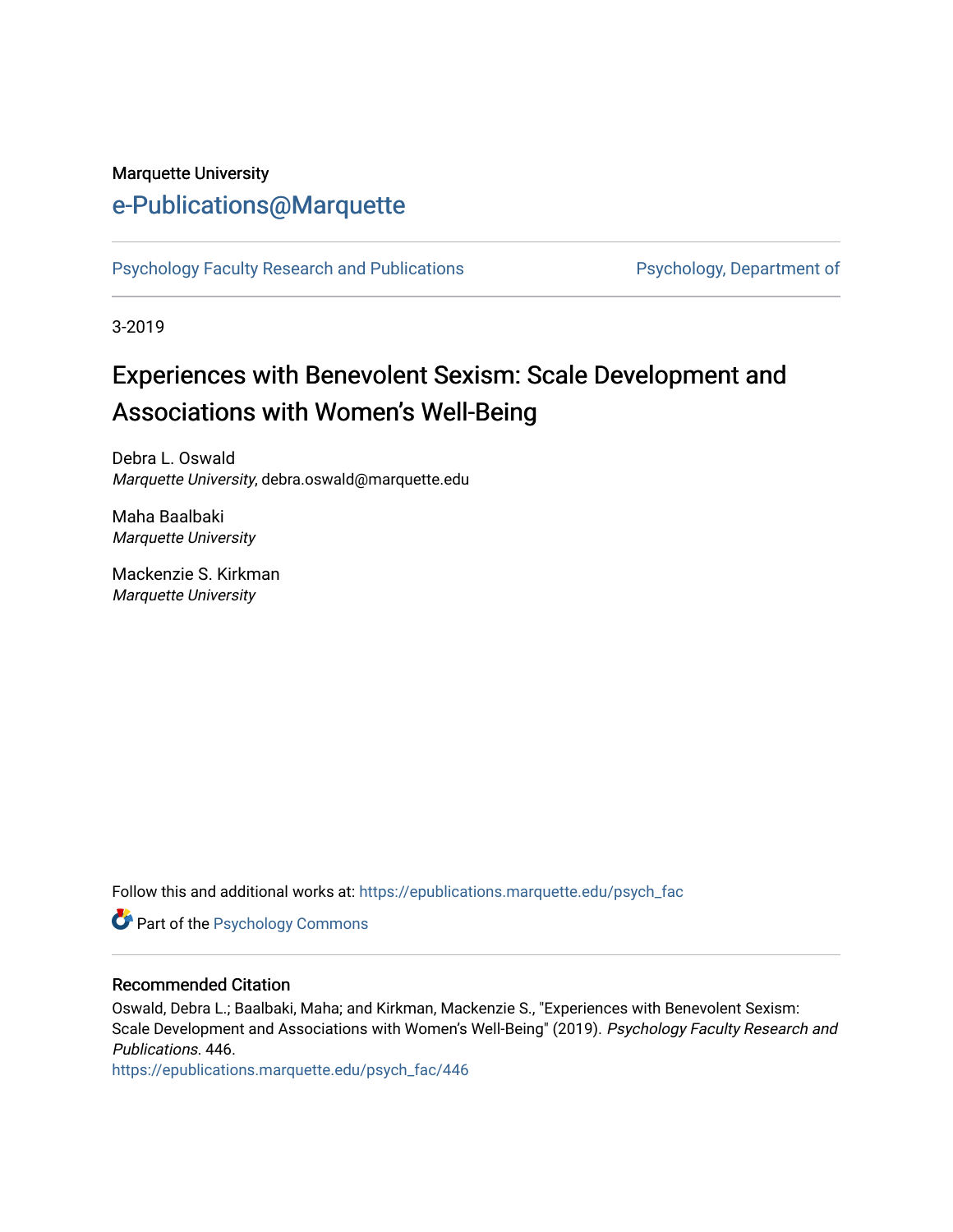**Marquette University**

## **e-Publications@Marquette**

## *Psychology Faculty Research and Publications/College of Arts and Sciences*

*This paper is NOT THE PUBLISHED VERSION;* **but the author's final, peer-reviewed manuscript.** The published version may be accessed by following the link in the citation below.

*Sex Roles*, Vol. 80, No. 5-6 (March 2019): 362-380. DOI. This article is © Springer and permission has been granted for this version to appear in [e-Publications@Marquette.](http://epublications.marquette.edu/) Springer does not grant permission for this article to be further copied/distributed or hosted elsewhere without the express permission from Springer.

# Experiences with Benevolent Sexism: Scale Development and Associations with Women's Well-Being

Debra L. Oswald Department of Psychology, Marquette University, Milwaukee, USA Maha Baalbaki Department of Psychology, Marquette University, Milwaukee, USA Mackenzie Kirkman Department of Psychology, Marquette University, Milwaukee, USA

## Abstract

Ambivalent sexism theory (Glick and Fiske [1996,](https://link.springer.com/article/10.1007/s11199-018-0933-5#CR23) [1997\)](https://link.springer.com/article/10.1007/s11199-018-0933-5#CR24) suggests that sexism takes two forms: an overt hostility as well as a subtle benevolence. We examined benevolent sexist behaviors and developed a 25-item Experiences with Benevolent Sexism Scale. Exploratory factor analysis (Study 1, U.S. college sample of 489 women) and confirmatory factor analysis (Study 2, online sample of 216 women) revealed three subscales of benevolently sexist experiences: Heterosexual Intimacy, Protective Paternalism, and Complementary Gender Differences. Women reported experiencing benevolently sexist events more frequently than overtly hostile sexist events;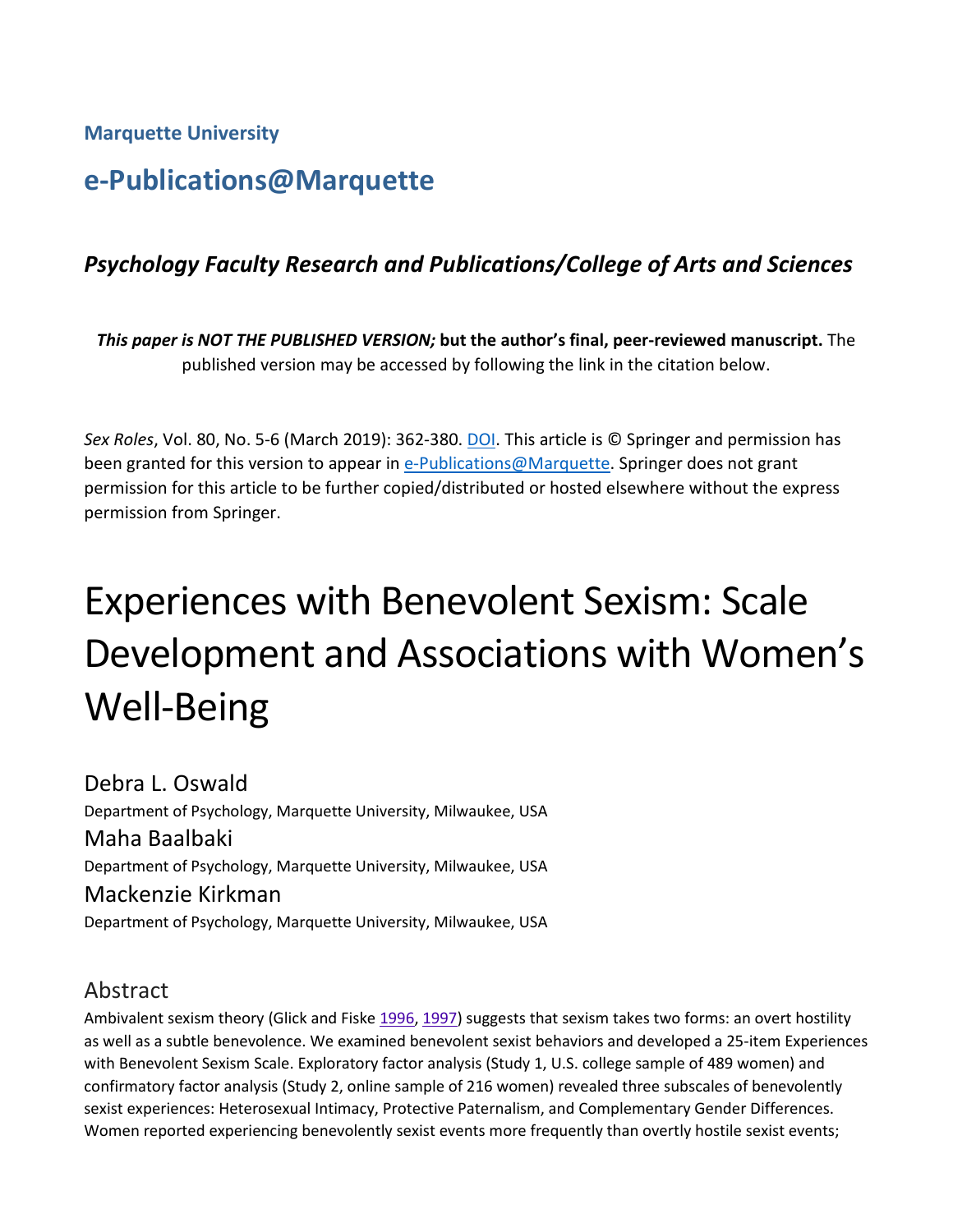however, they perceived the hostile events to be more distressing and sexist (Studies 1 and 2). Experiencing Protective Paternalism was positively associated with self-doubt and negatively associated with self-esteem (Studies 1 and 2), and psychological well-being (Study 2). However, experiencing Complementary Gender Differentiation was negatively associated with self-doubt and positively associated with self-esteem (Studies 1 and 2), psychological well-being, flourishing, and submission to authority (Study 2). Finally, women in romantic relationships reported more benevolently sexist experiences than did those not in romantic relationships and the frequency of those experiences was positively associated with perceptions of the partner's benevolently sexist attitudes (Study 2). The results highlight that women frequently experience sexism, ranging from overtly hostile to a subtle benevolence, and the different types of benevolent sexism each have unique associations with women's well-being.

Women experience a wide range of sexism in their daily lives. Sexist events are experiences that happen to a woman specifically because of her gender, ranging from daily hassles to stressful life events, and that include both chronic and acute experiences. In a daily diary study, U.S. college-aged women reported experiencing sexist incidents such as being the target of traditional gender-role stereotyping, sexual objectification, and degrading comments (Swim et al. [2001\)](https://link.springer.com/article/10.1007/s11199-018-0933-5#CR62). Klonoff and Landrine [\(1995\)](https://link.springer.com/article/10.1007/s11199-018-0933-5#CR37) found that 99% of women reported that they have experienced at least one sexist event in their lifetime and 97% have experienced sexism in the last year. The most frequently reported events included exposure to sexually degrading jokes, being harassed, being called a sexist name, and being treated with a lack of respect. Younger women, unmarried women, and women from ethnic minority groups were more likely to report experiencing sexist events (Klonoff and Landrine [1995\)](https://link.springer.com/article/10.1007/s11199-018-0933-5#CR37).

When people think about sexism they often focus on experiences such as sexual harassment, assault, and other overtly hostile acts of gender discrimination. However, psychological research suggests that sexism takes two forms: an overt hostility as well as a subtle benevolence (Glick and Fiske [1996,](https://link.springer.com/article/10.1007/s11199-018-0933-5#CR23) [2001a,](https://link.springer.com/article/10.1007/s11199-018-0933-5#CR25) [b\)](https://link.springer.com/article/10.1007/s11199-018-0933-5#CR26). Hostile sexism reflects hostility directed toward women, especially women who threaten the status quo. In contrast, benevolent sexism reflects a belief that women are weak and in need of protection. Although on the surface benevolent sexism appears to reflect a positive attitude, it is a form of sexism that serves to restrict women to gender-traditional roles. Specifically, this "benevolence" is directed only toward women who are deemed "worthy" because they conform to the traditional gender role. Thus, it functions to restrict women in a narrowly defined, subservient, position. Glick and Fiske refer to these contrasting yet related attitudes and beliefs as benevolent sexism and hostile sexism, and together they constitute ambivalent sexism. Despite their seemingly contradictory positive/negative attitudes toward women, research has consistently found that endorsement of hostile and benevolent sexism is positively correlated (Glick and Fiske [1996,](https://link.springer.com/article/10.1007/s11199-018-0933-5#CR23) [2001b\)](https://link.springer.com/article/10.1007/s11199-018-0933-5#CR26). In the United States, as well as around the world, endorsement of both hostile and benevolent sexist beliefs is correlated with gender inequality (Glick and Fiske [2001b\)](https://link.springer.com/article/10.1007/s11199-018-0933-5#CR26). Together, these two forms of sexism serve to maintain gender inequality, albeit through two different mechanisms: either bestowing upon women benevolence to "reward" their gender-traditional behaviors or hostility to "punish" their gender non-traditional behavior.

A large body of research suggests that people's endorsement of hostile and benevolent sexist beliefs is associated with negative attitudes and behaviors directed toward women in both their professional and personal lives (Lee et al. [2010\)](https://link.springer.com/article/10.1007/s11199-018-0933-5#CR41). For example, people who endorse hostile sexist beliefs are more likely to negatively evaluate women in work settings (Masser and Abrams [2004;](https://link.springer.com/article/10.1007/s11199-018-0933-5#CR44) Sakalli-Ugurlu and Beydogan [2002\)](https://link.springer.com/article/10.1007/s11199-018-0933-5#CR58); are less willing to donate to women's organizations, particularly after exposure to sexist jokes (Ford et al. [2008\)](https://link.springer.com/article/10.1007/s11199-018-0933-5#CR21); and are less supportive of women's rights (Masser and Abrams [1999\)](https://link.springer.com/article/10.1007/s11199-018-0933-5#CR43). Endorsement of hostile sexist beliefs is also associated with an increased tolerance of sexual harassment (Russell and Trigg [2004\)](https://link.springer.com/article/10.1007/s11199-018-0933-5#CR57), greater likelihood of engaging in sexually harassing behaviors (Begany and Milburn [2002\)](https://link.springer.com/article/10.1007/s11199-018-0933-5#CR9), and higher proclivity to commit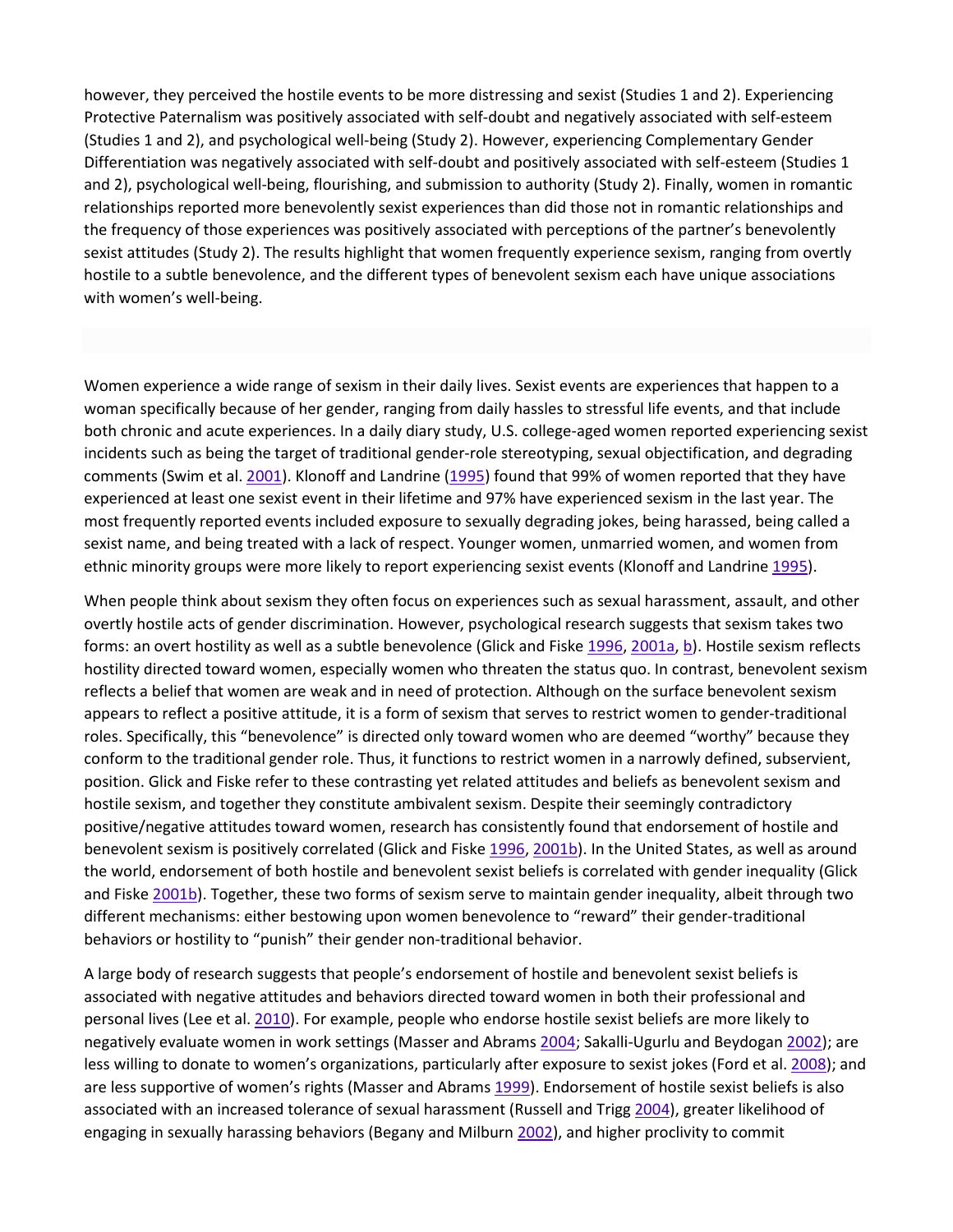acquaintance rape (Abrams et al. [2003\)](https://link.springer.com/article/10.1007/s11199-018-0933-5#CR1). Although benevolent sexism appears to be positive on the surface, it can also limit women's professional success (Jones et al. [2014;](https://link.springer.com/article/10.1007/s11199-018-0933-5#CR33) King et al. [2012\)](https://link.springer.com/article/10.1007/s11199-018-0933-5#CR36) and is associated with female adolescents' professional and personal future goals being more gender-traditional (Farkas and Leaper [2016\)](https://link.springer.com/article/10.1007/s11199-018-0933-5#CR20). Endorsement of benevolently sexist beliefs is also associated with blaming women who are victims of sexual assaults (Abrams et al. [2003;](https://link.springer.com/article/10.1007/s11199-018-0933-5#CR1) Chapleau et al. [2007;](https://link.springer.com/article/10.1007/s11199-018-0933-5#CR13) LeMaire et al. [2016;](https://link.springer.com/article/10.1007/s11199-018-0933-5#CR42) Viki and Abrams [2002;](https://link.springer.com/article/10.1007/s11199-018-0933-5#CR65) Viki et al. [2004\)](https://link.springer.com/article/10.1007/s11199-018-0933-5#CR67). Furthermore, women who endorse benevolently sexist attitudes are more likely to accept restrictions placed on their behavior by male romantic partners (Moya et al. [2007;](https://link.springer.com/article/10.1007/s11199-018-0933-5#CR49) Viki et al. [2003\)](https://link.springer.com/article/10.1007/s11199-018-0933-5#CR66) and describe themselves in relational terms rather than in task-oriented terms (Barreto et al. [2010\)](https://link.springer.com/article/10.1007/s11199-018-0933-5#CR5).

Prior research has examined how hostile and benevolently sexist *beliefs* correlate with various gendered outcomes. However, how do women's *experiences* as the targets of these types of sexism impact their lives and well-being? To date, the research examining this question has largely focused on women's experiences with overt sexism. Experiencing overt sexism takes a significant toll on women's mental and physical well-being (Klonoff et al. [2000;](https://link.springer.com/article/10.1007/s11199-018-0933-5#CR38) Landrine et al. [1995;](https://link.springer.com/article/10.1007/s11199-018-0933-5#CR40) Moradi and Subich [2002\)](https://link.springer.com/article/10.1007/s11199-018-0933-5#CR48). Klonoff and Landrine's [\(1995\)](https://link.springer.com/article/10.1007/s11199-018-0933-5#CR37) study using the Schedule of Sexist Events found that the frequency of sexism experienced in the last year and over one's lifetime correlated with a variety of mental health and well-being measures, including depression, anxiety, and somatic symptoms. Furthermore, they found that women's experiences as the targets of sexist events accounted for gender differences in depression, anxiety, and somatic symptoms. Women's experiences with sexism are also associated with increased anger and decreased self-esteem (Swim et al. [2001\)](https://link.springer.com/article/10.1007/s11199-018-0933-5#CR62). These findings suggest that being the target of hostile sexist events has a pervasive, negative impact on women's mental health.

Benevolently sexist experiences pose a unique problem for women because these types of behaviors and attitudes often appear, on the surface, to be warm in nature. Consequently, these behaviors are often difficult for women to identify and challenge as sexist (Becker et al. [2011;](https://link.springer.com/article/10.1007/s11199-018-0933-5#CR8) Hammond et al. [2014\)](https://link.springer.com/article/10.1007/s11199-018-0933-5#CR29). People more easily identify overt sexism and traditional gender role beliefs as sexist than subtle types of sexism, such as benevolent sexism (Swim et al. [2005\)](https://link.springer.com/article/10.1007/s11199-018-0933-5#CR63). In fact, some research suggests that men who espouse benevolently sexist attitudes are judged somewhat favorably (Barreto and Ellemers [2005;](https://link.springer.com/article/10.1007/s11199-018-0933-5#CR4) Chisango and Javangwe [2012;](https://link.springer.com/article/10.1007/s11199-018-0933-5#CR14) Killianski and Rudman [1998\)](https://link.springer.com/article/10.1007/s11199-018-0933-5#CR35). Furthermore, Bosson et al. [\(2010\)](https://link.springer.com/article/10.1007/s11199-018-0933-5#CR10) found that although people overestimate the amount of distress caused by experiencing hostile sexism, they underestimate the amount of distress caused by experiencing benevolently sexist events. Similarly, people overestimate the recovery time from a hostile sexist event but underestimate the recovery time from benevolent sexism. However, laboratory research has found that women who are experimentally exposed to patronizing behaviors perform worse in stereotypically masculine domains (Gervais and Vescio [2012\)](https://link.springer.com/article/10.1007/s11199-018-0933-5#CR22), are more likely to define themselves in terms of relationships rather than task-oriented characteristics (Barreto et al. [2010\)](https://link.springer.com/article/10.1007/s11199-018-0933-5#CR5), and report more autobiographical memories of incompetence (Dumont et al. [2010\)](https://link.springer.com/article/10.1007/s11199-018-0933-5#CR19). Women who witness a staged act of benevolent sexism also report higher levels of body surveillance and shame (Shepherd et al. [2011\)](https://link.springer.com/article/10.1007/s11199-018-0933-5#CR59).

Yet to be examined are women's everyday experiences as the target of benevolent sexism and how these experiences are associated with their self-concept and well-being. According to ambivalent sexism theory (Glick and Fiske [1996,](https://link.springer.com/article/10.1007/s11199-018-0933-5#CR23) [2001b\)](https://link.springer.com/article/10.1007/s11199-018-0933-5#CR26), benevolent sexism consists of three interrelated subcomponents: protective paternalism, complementary gender differentiation, and heterosexual intimacy. *Protective paternalism* refers to attitudes and behaviors that "justify patriarchy by viewing women as not being fully competent adults, legitimizing the need for a superordinate male figure" (Glick and Fiske [1996,](https://link.springer.com/article/10.1007/s11199-018-0933-5#CR23) p. 493) who serves as a protector. However, they note that "…protective paternalism may coexist with its dominative counterpart because men are dyadically dependent on women (because of heterosexual reproduction) as wives, mothers, and romantic objects; thus, women are to be loved, cherished and protected (their 'weakness' require that men fulfil the protector-and-provider role)" (p. 493). In the Ambivalent Sexism Inventory (Glick and Fiske [1996\)](https://link.springer.com/article/10.1007/s11199-018-0933-5#CR23) this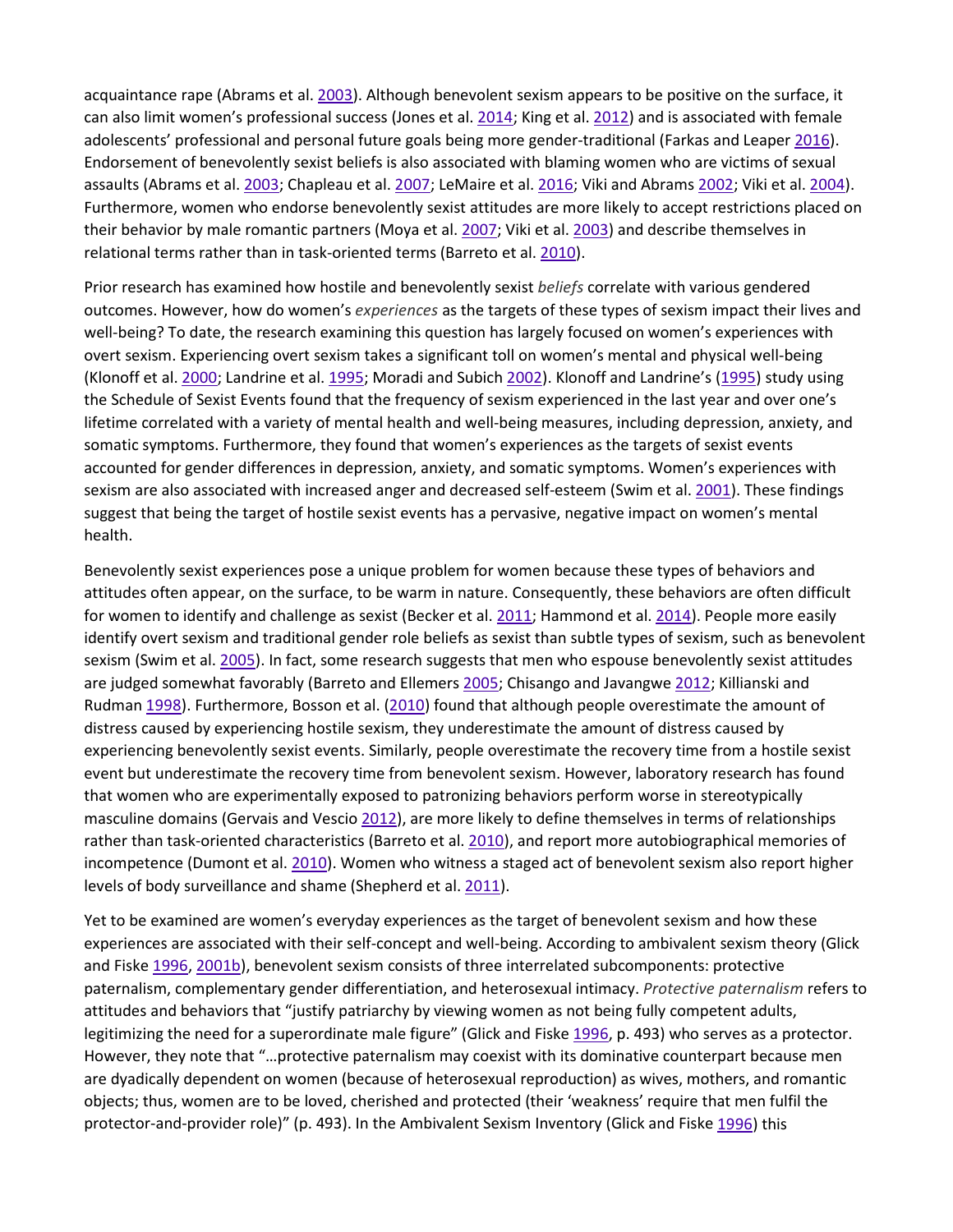component of benevolent sexism is measured with items that suggest that in a disaster women should be rescued before men, "Women should be cherished and protected by men," and that "A good woman should be set on a pedestal by her man" (Glick and Fiske [1996,](https://link.springer.com/article/10.1007/s11199-018-0933-5#CR23) p. 512). Furthermore, men should be willing to "sacrifice their own well-being in order to provide financially for the women in their lives" (p. 512).

The protective paternalism attitude might be manifested in a variety of behaviors. For example, men who are high in benevolent sexism have been found to provide women with more dependency-oriented support (Hammond and Overall [2015;](https://link.springer.com/article/10.1007/s11199-018-0933-5#CR27) Shnabel et al. [2016\)](https://link.springer.com/article/10.1007/s11199-018-0933-5#CR60). Dependency-oriented behaviors include "directing or dictating the discussion and the recipient's goal-related plans; neglecting the recipients own abilities" (Hammond and Overall [2015,](https://link.springer.com/article/10.1007/s11199-018-0933-5#CR27) p. 1182). This results in the recipient's dependency on the helper and undermines the recipients goal-related competence. These types of behaviors could include men telling women what to do, doubting their ability to make good decisions, questioning their expertise, or unnecessarily doing things for women. Other protective paternalistic behaviors could include restricting a women's behaviors because a situation is perceived as not being safe or offering protection (such as being offered a male escort) when it is not wanted or needed under the guise of "safety" (Moya et al. [2007\)](https://link.springer.com/article/10.1007/s11199-018-0933-5#CR49). Women may also be encouraged to look for a romantic partner who is willing to be the financial provider and protector who will "love and cherish" them.

The second component of benevolent sexism, *complementary gender differentiation*, refers to beliefs that men and women have traits that complement each other and further justifies the traditional division of social roles where women work inside the home and men work outside the home (Glick and Fiske [1996\)](https://link.springer.com/article/10.1007/s11199-018-0933-5#CR23). Often these traits are portrayed as favorable, such as women being viewed as having desirable traits of morality or purity. In the Ambivalent Sexism Inventory this component is measured with items that highlight and praise women's "purity," "superior moral sensibility," and "refined sense of culture and good taste" that men do not have (Glick and Fiske [1996,](https://link.springer.com/article/10.1007/s11199-018-0933-5#CR23) p. 512). We propose that women's experiences with complementary gender differentiation should have a favorable sentiment where they are encouraged and praised for engaging in gender traditional behaviors expected of a "good woman," such as being moral and displaying purity. Women may be expected to, and praised for, engaging in traditional household labor and childcare (Silvan-Ferrero and Bustillos Lopez [2007\)](https://link.springer.com/article/10.1007/s11199-018-0933-5#CR61). Women may also have experiences where people underestimate or negate their skills and traits that are traditionally associated with a more masculine role, such as agentic traits and physical strength or athleticism.

The third component of benevolent sexism, *heterosexual intimacy*, reflects men's desire for intimacy and sexual reproduction with women (Glick and Fiske [1996\)](https://link.springer.com/article/10.1007/s11199-018-0933-5#CR23). Heterosexual intimacy romanticizes women as objects of affection and as valued romantic partners. This component was measured in the Ambivalent Sexism Inventory (Glick and Fiske [1996\)](https://link.springer.com/article/10.1007/s11199-018-0933-5#CR23) with items that highlight a man's need for a woman to complete him, that involvement in a romantic relationship is necessary to be happy in life, and that every man should have a "woman whom he adores" (p. 512). Women's experiences with this type of benevolent sexism might include being adored and cherished by a male partner, but also feeling an expectation that they fulfill the partner's intimacy and relationships needs, whether that be through physical, emotional, or sexual intimacy. Indeed, when women interact with a male partner who is high in benevolent sexism they tend to engage in greater relationshiporiented support such as communicating commitment to the relationship, providing affection and emotional support to the partner, supporting the partner's goals, and putting primary emphasis on the partner's success (Hammond and Overall [2015\)](https://link.springer.com/article/10.1007/s11199-018-0933-5#CR27).

In sum, women may experience benevolent sexism as manifested in a variety of ways. The first goal of the current project is to develop and validate a new measure of Experiences with Benevolent Sexism. This new measure is designed to focus on women's experiences across the three subcomponents of benevolent sexism as outlined in ambivalent sexism theory (Glick and Fiske [1997\)](https://link.springer.com/article/10.1007/s11199-018-0933-5#CR24). Second, we seek to examine the frequency that women experience benevolent sexism and the degree to which they view these experiences as sexist and distressing. Third, we seek to test the relationship between women's experiences as targets of benevolent and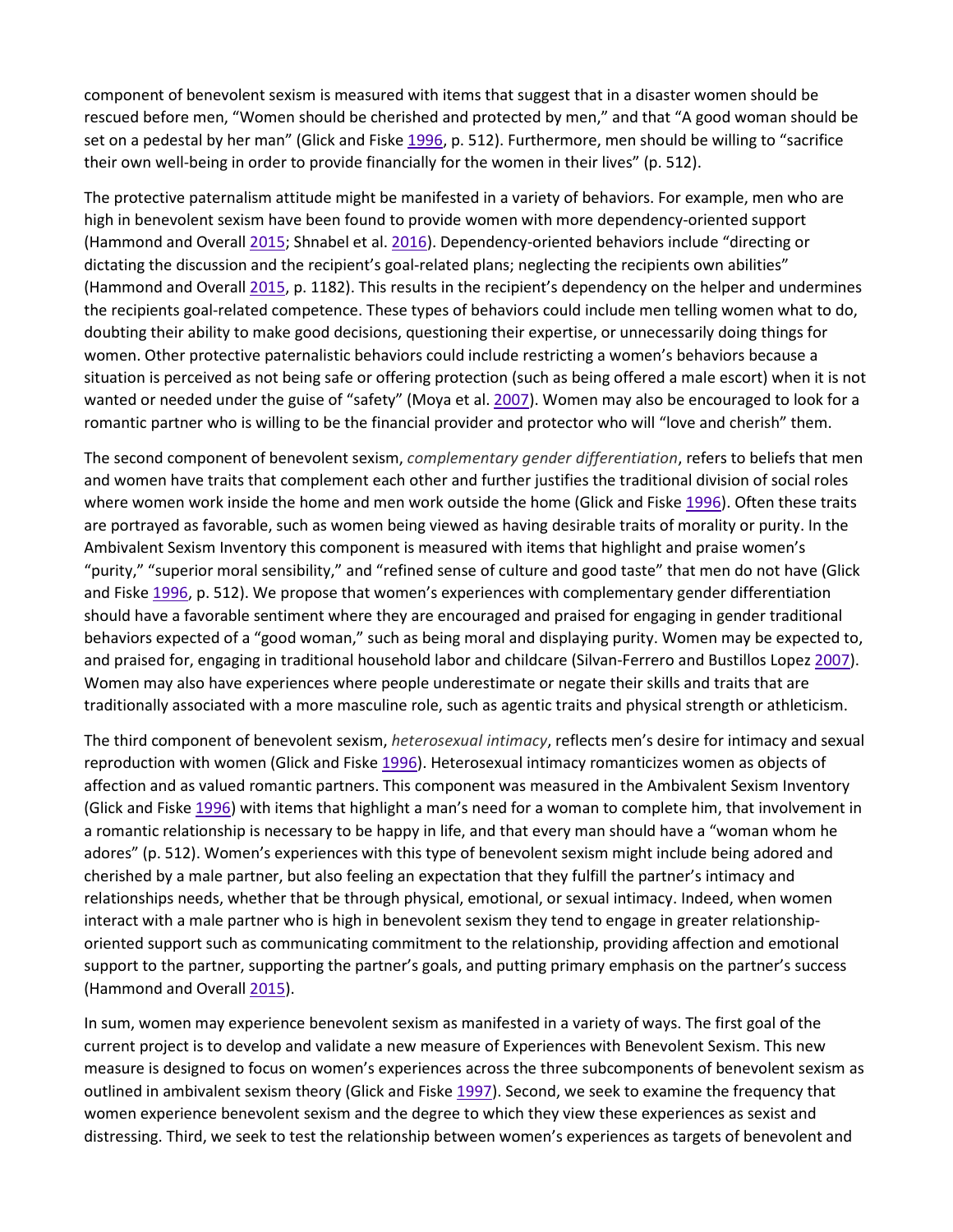hostile sexism with various measures of self-concept. These goals are tested in two samples: U.S. college-age women (Study 1) and an online sample of women (Study 2).

To develop a potential pool of items for the new measure of Experiences with Benevolent Sexism, we took multiple steps. We examined the items measuring benevolently sexist attitudes on the Ambivalent Sexism Inventory (Glick and Fiske [1996\)](https://link.springer.com/article/10.1007/s11199-018-0933-5#CR23) and wrote new items, when possible, to reflect an experience rather than an attitude. Items from the Chivalry Scale (Viki et al. [2003\)](https://link.springer.com/article/10.1007/s11199-018-0933-5#CR66) that had been revised by Oswald et al. [\(2012\)](https://link.springer.com/article/10.1007/s11199-018-0933-5#CR52) as a preliminary measure of benevolent sexism were also included in the pool of potential items.

To ensure that the items reflected the range of women's experiences with benevolent sexism, items were also based on essays from a separate study (Baalbaki and Oswald [2017\)](https://link.springer.com/article/10.1007/s11199-018-0933-5#CR3). In that study, 120 college-aged U.S. women (*M*age = 19.02, *SD* = 1.41, range = 18–29, 83% Caucasian) wrote essays describing a situation in which they, or a woman they observed, was treated unfairly or differently because of her gender. Two coders read the essays and coded them for type of sexism as well as the overall theme of the event. Essays were first coded as describing hostile sexism (*n* = 80, 66.7%) or benevolent sexism (*n* = 30, 25%) (κ = .94) based on Glick and Fiske's ambivalent sexism theory. The benevolent sexist experiences were further coded by subtype (κ = .89); 8 (6.7%) were coded as protective paternalism, 11 (9.2%) and were coded as complementary gender differentiation, 9 (7.5%) were coded as heterosexual intimacy, and two were coded as benevolent sexism but not clearly identified into a subcategory. Essays were also identified as conveying a central theme based on participants' responses rather than on themes imposed by the researchers. The experiences were identified as occurring in the context of sports (*n* = 7, 23.3%), academics (*n* = 1, 3.3%), work (*n* = 5, 16.7%), interpersonal relationships (*n* = 11, 36.7%), and other (*n* = 6, 20%) (coding κ = .92). Based on these essays, we wrote potential scale items to convey experiences across the different benevolent sexism subcomponents and thematic areas.

Fully 64 items were written for preliminary consideration in the new scale. To narrow the pool of potential items to include only the best items, we took the following steps. First, three researchers (the first author and two researchers not affiliated with the study but who have published research on ambivalent sexism) reviewed all items and selected the ones that they felt best captured the three subcomponents of benevolent sexism. Of these, 51 items were selected by at least one reviewer and were further examined. This set of items was further reduced by eliminating redundant items and items that had severely skewed distributions (based on Study 1). These items had low variability in responses because they were either highly specific situations that few women ever experienced or were so general that everyone had the experience. This process resulted in 28 items that were included in the exploratory factor analysis.

## Study 1

The primary goal of our first study is to develop and test the new Experiences with Benevolent Sexism Scale. We expect to see three factors emerge, consistent with the three subcomponents of benevolent sexism. In exploratory analyses, we also compared the frequency, perceived distress, and rated sexism of these different types of benevolently sexist experiences.

Second, we compared women's experiences with benevolent sexism and hostile sexism. We hypothesize that women will report experiencing benevolently sexist events more frequently than they experience hostile sexist events. However, women will rate their distress and perceived sexism of the benevolently sexist experiences lower than they rate the hostile sexist experiences. This set of hypotheses represents the idea that although experiencing benevolent sexism is common, it is more difficult to recognize as sexist because of the seemingly positive and subtle nature of the events.

Our third goal is to provide preliminary correlational evidence of how experiencing both hostile and benevolent sexism is associated with women's well-being. In the first study, we focus on women's self-esteem and self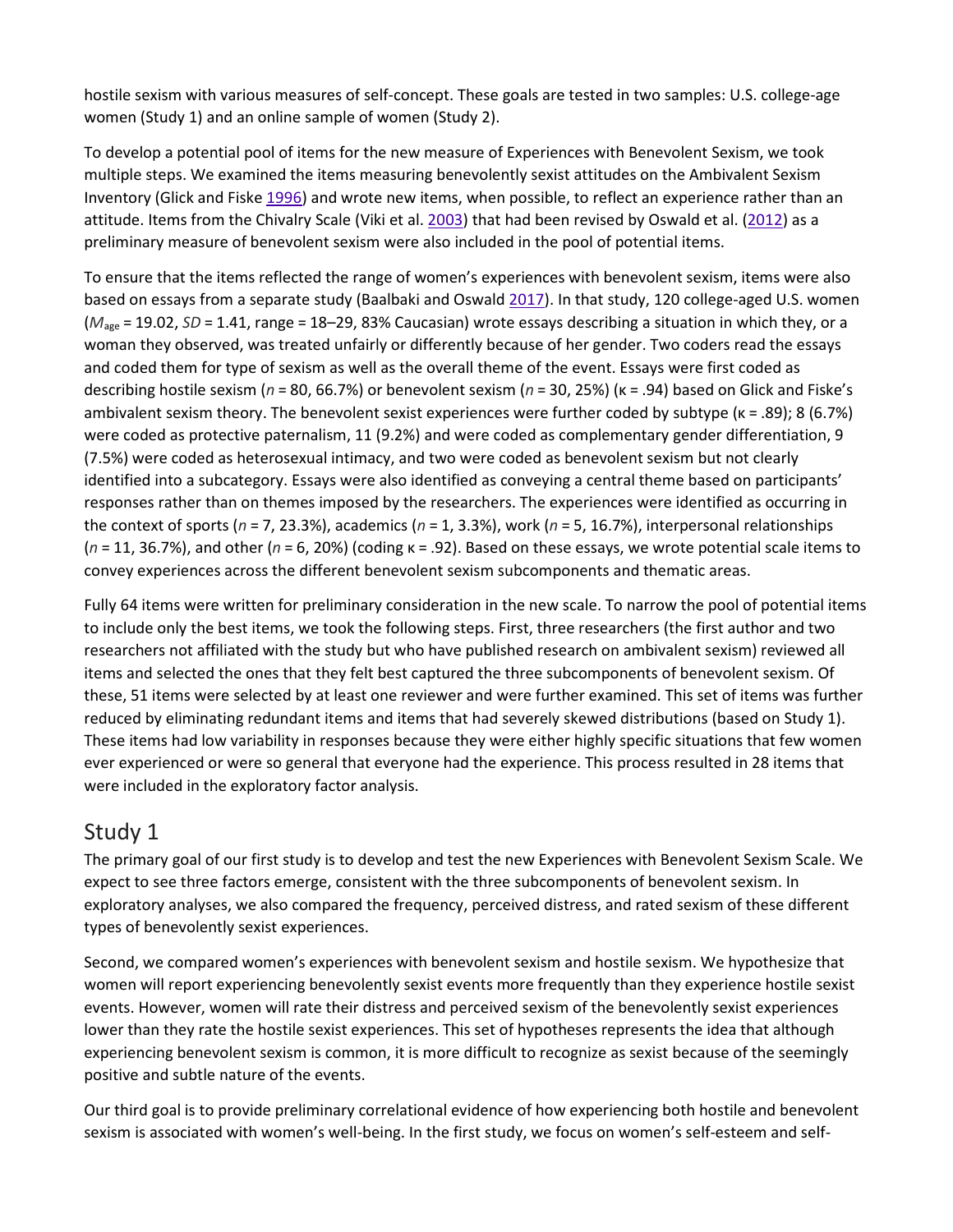doubt. We chose to examine these two variables because self-esteem is a central component of a person's selfnarrative and because laboratory evidence suggests that benevolent sexism serves to undercut young women's feelings of self-worth while increasing self-doubt (Dumont et al. [2010;](https://link.springer.com/article/10.1007/s11199-018-0933-5#CR19) Hammond and Overall [2015\)](https://link.springer.com/article/10.1007/s11199-018-0933-5#CR27). We hypothesize that experiences with both hostile and benevolent sexism will be independently associated with decreased self-esteem and increased self-doubt.

#### Method

#### Participants

Fully 489 U.S. women participated in the study. Of these, 78% (*n* = 381) identified being White, 4.5% (*n* = 22) as African American, 10.2% (*n* = 50) as Latina, 10.4% (*n* = 51) as Asian American, and 10.8% (*n* = 53) indicated another ethnicity. Individuals could check multiple ethnicities as appropriate. Participants were asked to indicate their sexual orientation on a scale of 1 (*completely heterosexual*) to 7 (*completely homosexual*). The majority indicated they were heterosexual (78.5% *n* = 384), 9 (1.8%) indicated a completely lesbian orientation, and the rest indicated an orientation ranging in between (with the majority, *n* = 86, responding with 2–4). Their mean age was 19 (*SD* = 1.07) and ranged from 18 to 23 years-old.

#### Experiences with Benevolent Sexism

Participants completed the newly developed items to measure experiences with benevolent sexism. The items were assessed on the same scale as the Schedule of Sexist Events (Klonoff and Landrine [1995\)](https://link.springer.com/article/10.1007/s11199-018-0933-5#CR37), ranging from 1 (*the event never happened*) to 6 (*the event happened almost all of [>70%] the time*). The instructions used were the same as in the Schedule of Sexist Events and indicated that participants should rate the extent to which the behaviors occurred specifically because of their gender. Participants completed the items for frequency of experiences in the last year and across their lifetime, as well as appraised the stress associated with the experience, using a scale from 1 (*not at all stressful*) to 6 (*very stressful*). Participants also rated how sexist they believed the event to be from 1 (*not at all sexist*) to 6 (*very sexist*). The entire pool of developed items was included in data collection, but based on the selection criteria (described previously), 28 items were selected to be included in the factor analysis and subsequent analyses.

#### Schedule of Sexist Events

Experiences with overt/hostile sexism were assessed with the Schedule of Sexist Events (Klonoff and Landrine [1995;](https://link.springer.com/article/10.1007/s11199-018-0933-5#CR37) Matteson and Moradi [2005\)](https://link.springer.com/article/10.1007/s11199-018-0933-5#CR45). This scale includes 20 items reflecting overt and hostile forms of sexism such as intimate/personal sexist events (e.g., "being called derogatory names"; "hearing sexist jokes"; "being made fun of, pushed, shoved hit or threatened with harm"), unfair treatment at work/school ("denied a raise, promotion tenure or other such thing at work"), and unfair treatment in relationships with the events occurring because of their gender. Participants completed the Schedule of Sexist Events three times to assess (a) recent-last year and (b) lifetime frequencies, both rated on a scale of 1 (*the event never happened*) to 6 (*the event happened almost all of [>70%] the time*), and the (c) stressfulness of the experience on a scale of 1 (*not at all stressful*) to 6 (*very stressful*). Participants in the current study were also asked to rate how sexist they perceived each behavior from 1 (*not at all sexist*) to 6 (*very sexist*). The validity of the Schedule of Sexist Events has been supported by its correlation with other measures of major stressors and daily hassles (Klonoff and Landrine [1995\)](https://link.springer.com/article/10.1007/s11199-018-0933-5#CR37). For the current study, mean scores were computed such that higher numbers indicated increased frequency, distress, and perception of sexism. The Cronbach alphas for the original scale were .90 for Recent-last year, .92 for Lifetime, and .93 for Appraisal (Klonoff and Landrine [1995;](https://link.springer.com/article/10.1007/s11199-018-0933-5#CR37) Landrine and Klonoff [1997\)](https://link.springer.com/article/10.1007/s11199-018-0933-5#CR39). The Cronbach alphas in the current study were .91 for the Recent-last year, .91 for the Lifetime, .89 for the Appraisal, and .91 for the Sexist versions.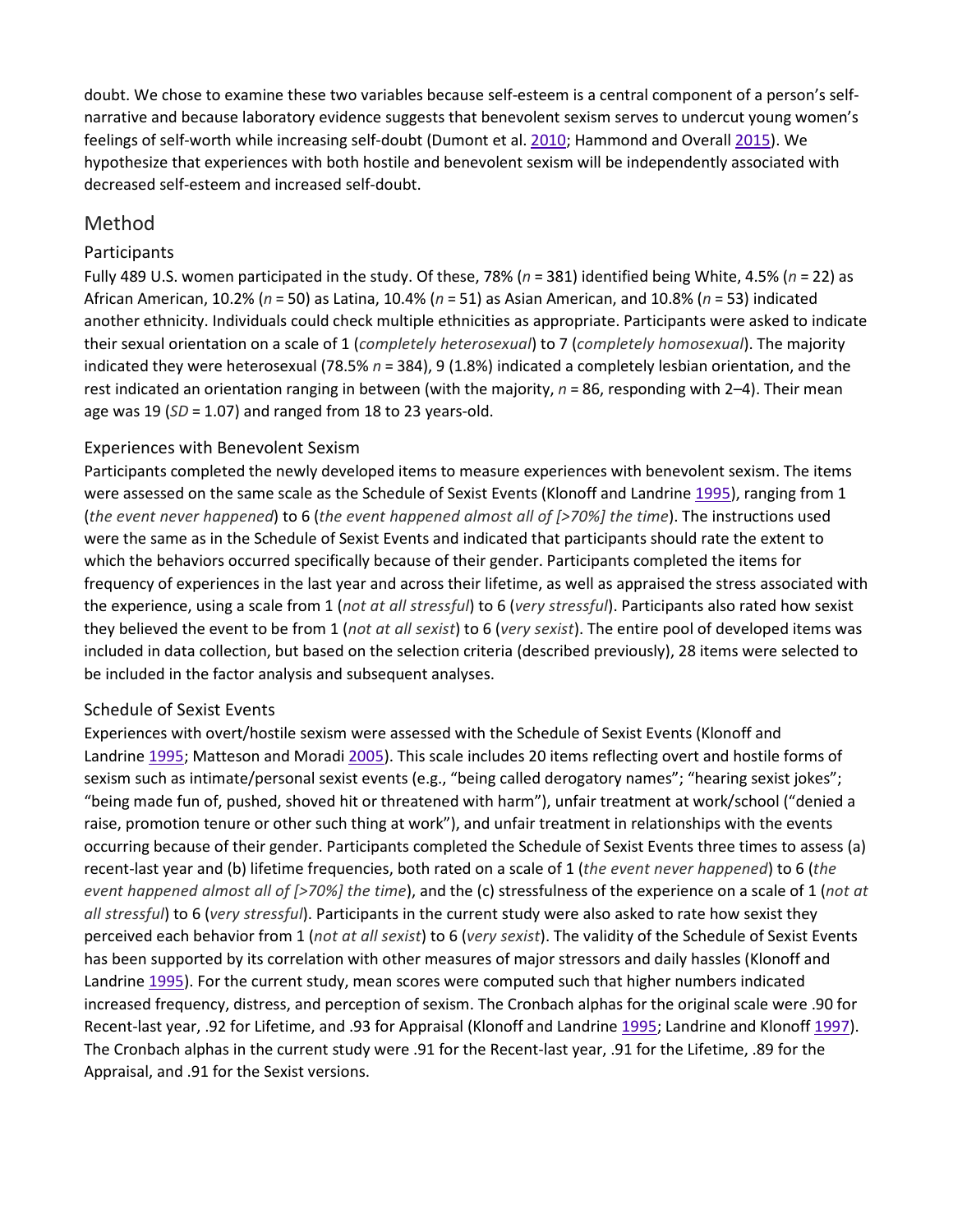#### Self-Esteem

Rosenberg's [\(1965\)](https://link.springer.com/article/10.1007/s11199-018-0933-5#CR55) self-esteem measure was used to assess global self-esteem. This is a 10-item measure (e.g., "On the whole, I am satisfied with myself") with participants reporting agreement to the items on a scale of 1 (*strongly disagree*) to 4 (*strongly agree*). Items are averaged, and higher scores indicate higher levels of global self-esteem. It has been shown to be valid through positive correlations with other measures of self-esteem and negative correlations with anxiety and depression. In past research, the Cronbach alpha is generally above .80 and has been reported as .88 among U.S. college students and .91 in internet samples representative of the U.S. population (Rosenberg [1965;](https://link.springer.com/article/10.1007/s11199-018-0933-5#CR55) see Donnellan et al. [2015](https://link.springer.com/article/10.1007/s11199-018-0933-5#CR18) for a review). The Cronbach alpha in the current study was .89.

#### Self-Doubt

Self-doubt was assessed with two measures. From the Subjective Overachievement Scale (Oleson et al. [2000\)](https://link.springer.com/article/10.1007/s11199-018-0933-5#CR51) we used the Self-Doubt subscale that consists of eight items on a scale of 1 (*disagree very much*) to 6 (*agree very much*). This measure of self-doubt was designed "to capture a general sense of feeling uncertain about one's competence" (Oleson et al. [2000,](https://link.springer.com/article/10.1007/s11199-018-0933-5#CR51) p. 500) and includes items such as "I sometimes find myself wondering if I have the ability to succeed at important activities" and "As I begin an important activity, I usually feel confident in the likely outcome" (reverse scored). It is related to measures of negative affect and concerns about competency, and initial validation resulted in a Cronbach alpha of .82–.83 (Oleson et al. [2000\)](https://link.springer.com/article/10.1007/s11199-018-0933-5#CR51). The Cronbach alpha for the current study was .85.

The Judgmental Self-Doubt Scale, which consists of 19-items, assesses the belief that a person trusts (or mistrusts) her ability to make good judgements (e.g., "I have difficulty making decisions"; "I often don't trust myself to make the right decision") (Mirels et al. [2002\)](https://link.springer.com/article/10.1007/s11199-018-0933-5#CR47). The items were measured on a scale of 1 (*strongly disagree*) to 6 (*strongly agree*). The scale previously has been shown to have good internal consistency (α = .92), positive correlations with anxiety and depression, and negative correlations with self-esteem. The Cronbach alpha for the current study was .94.

#### Procedure

Participants were recruited from a psychology department subject pool at a midsized, U.S. Midwestern, private Catholic university. At recruitment participants were naïve to the study topic, although the recruitment information indicated that only women could participate in the study. During informed consent, participants were informed that the study was about women's life experiences. Participants completed the measures in a private testing room on a computer. Participants first completed the Schedule of Sexist Events and the newly developed experiences with benevolent sexism items (counterbalanced in the order presented). All other measures were presented randomly, except for the demographics which were always presented last. All participants completed the entire study and were retained for data analysis. Upon completion of the study, participants were debriefed, given their participation cards, and thanked.

#### Results

#### Exploratory Factor Analysis (EFA)

To examine the scale structure, we conducted an exploratory factor analysis with a promax rotation on the 28 items from the "lifetime" version. We chose the lifetime version of the items for the analyses because the distribution of the items was more normal and showed greater variability than the "last year" version. However, given the strong correlation between the two versions, the results are similar regardless of the version of the scale used in the analyses. To determine the number of components extracted, we conducted a parallel analysis on 500 random samples, examined the scree plot, and considered the interpretability of the components. The scree plot and parallel analysis both indicated three factors. The first three factors were examined and all were interpretable and theoretically meaningful.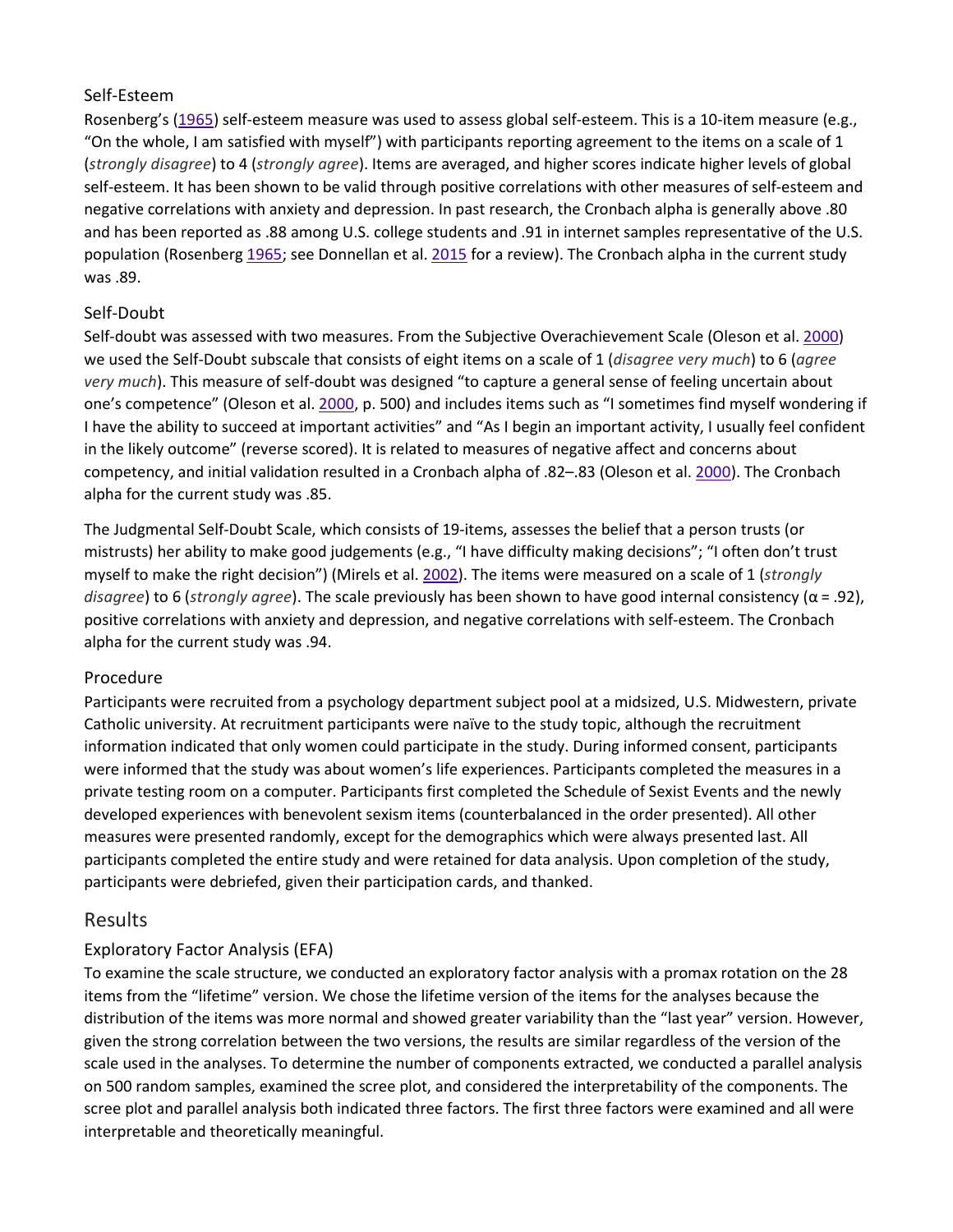A second EFA was conducted requesting a three–factor solution. Two items (both regarding women's athletic ability and participation) were removed from the analyses because they cross-loaded on two factors. A third item (about people opening doors for women when unnecessary), which did not load onto any factor with a loading of greater than .32, was also removed. A final factor analysis requesting a three-factor solution was conducted (see Table [1a](https://link.springer.com/article/10.1007/s11199-018-0933-5#Tab1)). All items loaded onto one factor with a loading greater than .32. The KMO measure of sampling adequacy was .91 and Bartlett's test of Sphericity was  $\chi^2(300)$  = 3126.34,  $p$  < .001.

| Item                                                                              | (a)<br>Study 1 |         |         | (b)<br>Study 2 |
|-----------------------------------------------------------------------------------|----------------|---------|---------|----------------|
|                                                                                   | HI             | CGD     | PP      | <b>CFA</b>     |
| (a) Heterosexual Intimacy (HI)                                                    |                |         |         |                |
| You have been put on a pedestal by your romantic partner?                         | .73            | .04     | $-.10$  | .41            |
| You have been told that your love "completes" your partner?                       | .70            | $-.02$  | $-.07$  | .46            |
| Romantic partners praised your ability to take care of their emotional needs?     | .65            | .26     | $-.22$  | .45            |
| Romantic partners expected you to please them through physical intimacy?          | .56            | $-.09$  | .10     | .44            |
| You have been made to feel that you "owed" a date something after being taken     | .48            | $-.12$  | .27     | .61            |
| out to an expensive restaurant or event?                                          |                |         |         |                |
| You experienced your date act in a way that protected you from being harassed     | .44            | .16     | .04     | .75            |
| by other people?                                                                  |                |         |         |                |
| You have been on a date and your date makes the decision where to go for          | .42            | $-.19$  | .21     | .53            |
| dinner?                                                                           |                |         |         |                |
| Others assumed that you will sacrifice your needs if it benefits your romantic    | .35            | .08     | .29     | .71            |
| partner in some way?                                                              |                |         |         |                |
| Your date asked you out, rather than you asking out your date?                    | .33            | .003    | .11     | .40            |
| Others provided you with financial support (e.g., assist with bills, pay for      | .32            | $-.001$ | .16     | .54            |
| vacation, buy drinks, pay for dates, etc.)?                                       |                |         |         |                |
| (b) Complementary Gender Differentiation (CGD)                                    |                |         |         |                |
| People assumed that you will interrupt your career or educational plans to take   | $-.19$         | .74     | .13     | .66            |
| care of family needs (such as a sick family member or provide childcare)?         |                |         |         |                |
| You been told that you are (or will be) a good mother because you are so caring?  | .12            | .64     | $-.18$  | .50            |
| You have been advised to consider a career or job that allows the time to also be | $-.11$         | .62     | .09     | .44            |
| a good mother?                                                                    |                |         |         |                |
| You have been praised for performing domestic tasks, such as cooking, cleaning,   | .07            | .55     | .07     | .47            |
| and taking care of small children?                                                |                |         |         |                |
| People have expected you to display "purity" in your behaviors?                   | .06            | .53     | $-.003$ | .74            |
| People have assumed that you have strong "morals" simply because you are a        | .03            | .49     | .004    | .71            |
| woman?                                                                            |                |         |         |                |
| You have been informed that as a woman, you have a more refine sense of           | $-.008$        | .41     | .08     | .60            |
| culture and tastes than do men?                                                   |                |         |         |                |
| (c) Protective Paternalism (PP)                                                   |                |         |         |                |
| People questioned your ability to handle situations by yourself?                  | $-.001$        | $-.07$  | .70     | .63            |
| A man felt the need to explain a topic to you that you were already very          | $-.03$         | $-.008$ | .66     | .67            |
| knowledgeable about?                                                              |                |         |         |                |
| A man felt the need to tell you how you should run your life, do your job, etc.?  | .08            | .04     | .57     | .60            |
| You have been prohibited from doing something because others (such as             | .05            | .14     | .50     | .67            |
| parents or romantic partners) thought that you might get hurt?                    |                |         |         |                |
| Men insisted on lifting or carrying heavy things for you, even when you didn't    | .21            | .007    | .48     | .46            |
| ask or need the help?                                                             |                |         |         |                |
| People reminded you to look for a romantic partner who can provide financially?   | $-.009$        | .29     | .39     | .60            |
| People said that you need to be protected or have a "protector" in your life?     | .05            | .32     | .37     | .78            |
| You have been offered an escort, even though you didn't feel it was necessary,    | $-.03$         | .18     | .36     | .64            |
| when walking alone at night?                                                      |                |         |         |                |

| Table 1 Factor analyses of last year experiences with benevolently sexist events, Studies 1 and 2 |  |  |  |  |
|---------------------------------------------------------------------------------------------------|--|--|--|--|
|---------------------------------------------------------------------------------------------------|--|--|--|--|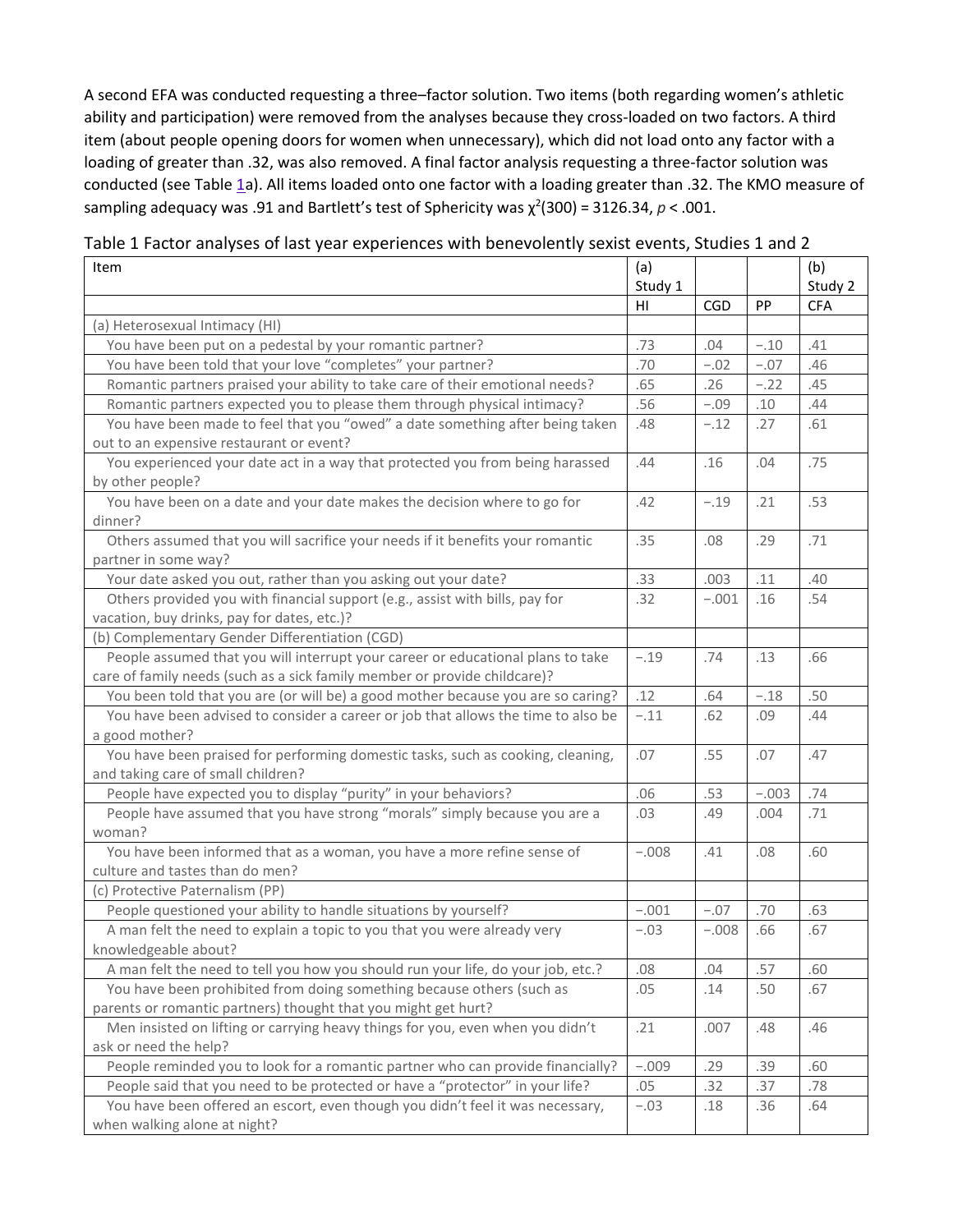The factor loadings for Study 1 are from an Exploratory Factor Analysis (EFA); for Study 2, from a Confirmatory Factor Analysis (CFA)

HI, Heterosexual Intimacy; CGD, Complementary Gender Differentiation; PP, Protective Paternalism

The first factor consisted of ten items and had an initial eigenvalue of 7.55 (rotation sums of square loading total = 5.20). These items were consistent with the Heterosexual Intimacy subcomponent of benevolent sexism and so the factor was labelled such. These items all pertained to experiences in the context of a romantic relationship including items such as romantic partners expecting and praising them for their ability to take care of their needs, being told their love completes their partner, and being put on a romantic pedestal by their romantic partner. As highlighted by ambivalent sexism theory (Glick and Fiske [1996\)](https://link.springer.com/article/10.1007/s11199-018-0933-5#CR23), these experiences appear on the surface to romanticize men's need for women as romantic partners, yet they also promote the idea that the man is in charge of the relationship and the woman in return must fulfill the partner's needs or owes him something in return for the adoration. The Cronbach alpha for this factor was .81.

The second factor consisted of seven items and had an initial eigenvalue of 1.82 (rotation sums of square loading total = 5.40). These experiences are consistent with the Complementary Gender Differentiation aspect of benevolent sexism (Glick and Fiske [1996\)](https://link.springer.com/article/10.1007/s11199-018-0933-5#CR23), and the factor was given that label. The items on this component consisted of desired traits ("purity in behaviors," morality, and cultured) for a "good woman." Items on this subscale also included experiences that assumed women's most important role, and goal, is motherhood, and they should be willing to sacrifice career or education to focus on motherhood. This set of items has a subjectively positive feel to them and highlights the ways in which women are expected to complement men, although these traits can also be used to justify women's submissive, supportive role to men. The Cronbach alpha was .79.

The third factor consisted of eight items and had an initial eigenvalue of 1.40 (rotation sums of square loading total = 5.42). This subscale was labelled "Protective Paternalism." The items on this component all referred to experiences where women were told they needed to be protected, were helped when it was not needed or requested, or had someone question their ability to make decisions about their life. These items are theoretically consistent with the protective paternalism aspect of benevolent sexism (Glick and Fiske [1996\)](https://link.springer.com/article/10.1007/s11199-018-0933-5#CR23). The Cronbach alpha was .84.

Given the substantial sample size of women who indicated their sexual orientation as anything other than completely heterosexual (*n* = 105), we ran the EFA again to confirm that the scale structure was stable when examining only heterosexual women ( $n = 384$ ). The scale still displayed a three-factor solution, and all items remained on the factors as with the entire sample.

Frequency of lifetime experience subscale scores were computed by taking the mean of the items that fell on the respective scales. As we expected, the three subscales were positively correlated (see Table [2\)](https://link.springer.com/article/10.1007/s11199-018-0933-5#Tab2). Subscale scores were also computed by taking the mean of the items that fell on the respective components for the last-year (Cronbach alphas: Complementary Gender Differentiation = .79, Protective Paternalism = .83 and Heterosexual Intimacy = .81), sexist, and distress versions of the scale. The scores for the last year subscales were very highly correlated with the scores for their counterpart's lifetime version (all *r*s > .90). Given the near perfect correlation between the scores for the year and lifetime experiences, we do not further report analyses with the last-year version.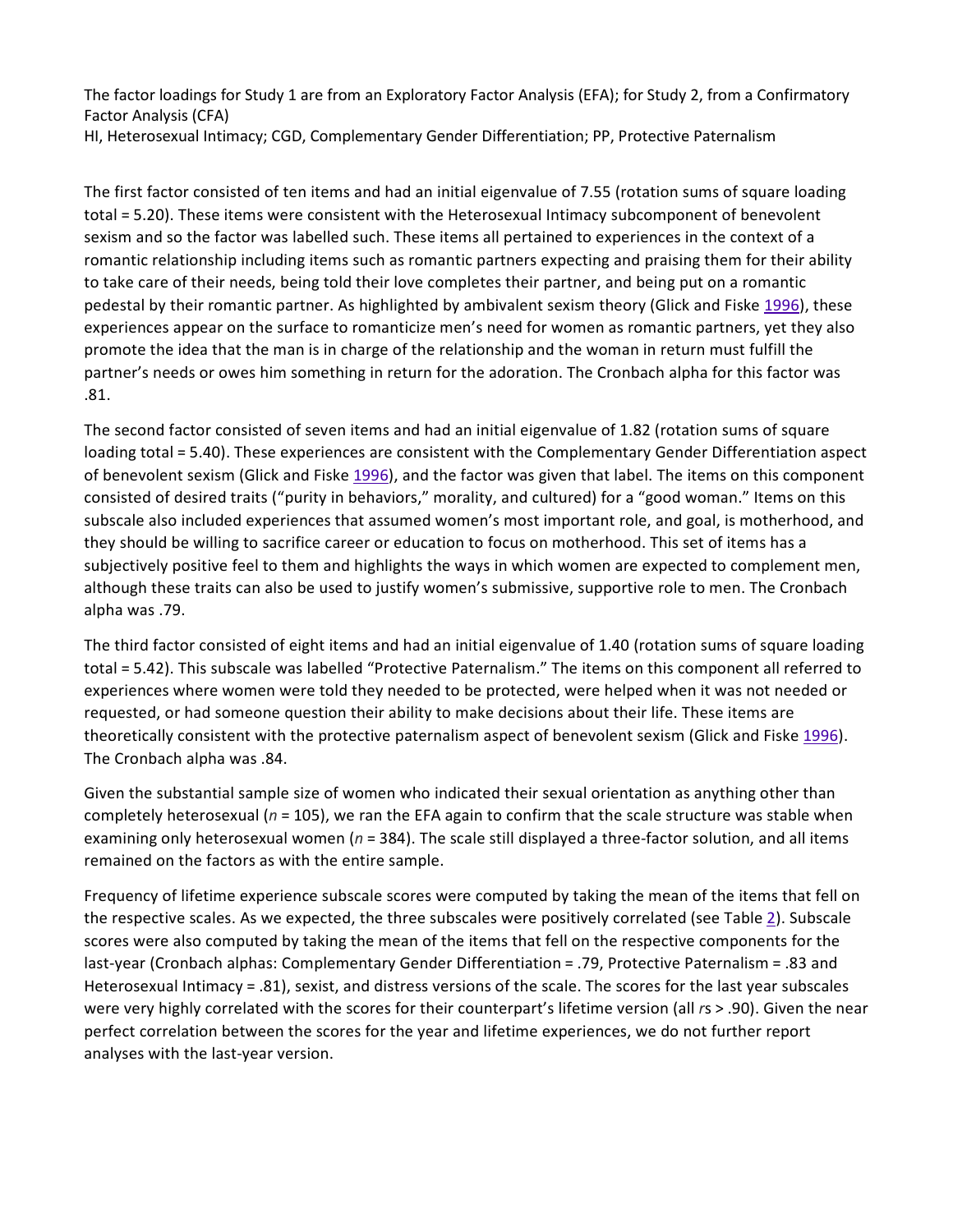Table 2 Correlations between lifetime benevolent sexist experience subscale scores, Studies 1 and 2

|                                     | <b>Correlations</b> |          |          |
|-------------------------------------|---------------------|----------|----------|
|                                     |                     |          |          |
| 1. Heterosexual intimacy            |                     | $.58**$  |          |
| 2. Protective paternalism           | $73**$              |          | $-61***$ |
| 3. Complementary gender differences | $72**$              | $.66***$ |          |

Results for Study 1 are reported above the diagonal; for Study 2, below \**p* < .05. \*\**p* < .01

#### Experiences with Benevolent Sexism

Three repeated measures ANOVAs with Bonferroni-corrected post hoc tests were computed for young women's benevolently sexist experiences in the lifetime, perception of distress, and ratings of sexism (see Table [3a](https://link.springer.com/article/10.1007/s11199-018-0933-5#Tab3)). For frequency of experiences in the lifetime, women reported experiencing Complementary Gender Differentiation most frequently followed by Protective Paternalism, and Heterosexual Intimacy was experienced least frequently,  $F(2, 976) = 107.57$ ,  $p < .01$ ,  $np^2 = .18$ . Regarding distress, women reported feeling the most distress from Protective Paternalism, followed by Heterosexual Intimacy, and the least distress from Complementary Gender Differentiation experiences, *F*(2, 976) = 60.29, *p* < .001, ɳp2 = .25. Finally, for ratings of perceived sexism, women rated Protective Paternalism as the most sexist followed by Complementary Gender Differentiation and Heterosexual Intimacy experiences,  $F(2, 976) = 51.75$ ,  $p < .01$ , np<sup>2</sup> = .10.

Table 3 Mean differences between benevolent sexism subscales for lifetime frequency, ratings of distress, and ratings of sexism

|                 | Complementary gender differentiation | Heterosexual intimacy     | Protective paternalism    |
|-----------------|--------------------------------------|---------------------------|---------------------------|
| (a) Study 1     |                                      |                           |                           |
| Lifetime        | $3.59(.97)_{a}$                      | $2.99(.97)_{b}$           | $3.30(.97)_{c}$           |
| <b>Distress</b> | $2.81(.77)_{a}$                      | $3.02(.97)_{b}$           | $3.26(.80)_{c}$           |
| Sexism          | $3.30(.81)_{a}$                      | $3.03(.99)_b$             | $3.41(.87)_{c}$           |
| (b) Study 2     |                                      |                           |                           |
| Lifetime        | $3.06(1.21)_{a}$                     | $3.09(1.06)$ <sub>a</sub> | $3.07(1.16)$ <sub>a</sub> |
| <b>Distress</b> | $1.86(1.06)_{a}$                     | $1.87(.94)_{a}$           | $2.24(1.12)_b$            |
| Sexism          | $2.18(1.31)_{a}$                     | $1.95(1.03)_{h}$          | $2.56(1.31)_{c}$          |

Different subscripts across each row indicate significant differences, *p* < .05 (with a Bonferroni correction)

We also compared women who indicated they were heterosexual to all other women for their reported frequency, distress, and perceived sexism ratings. None of these comparisons was significant.

Comparison of Experiences with Hostile and Benevolently Sexist Events

To compare young women's experiences with hostile and benevolent sexism, we computed total scores for the Schedule of Sexist Events, Experiences with Benevolent Sexism, and assessment of distress and perceived sexism (for both hostile and benevolent scales). Paired *t*-tests indicated that, in their lifetime, women reported experiencing more benevolently sexist events (*M* = 3.25, *SD* = .81) than hostile sexist events (*M* = 2.55, *SD* = .70), *t*(488) = 24.22, *p* < .01, Cohen's *d* = 1.08. However, participants reported that the hostile events from the Schedule of Sexist Events (*M* = 4.04, *SD* = .73) were more distressing than their experiences with benevolent sexism (*M* = 3.05, *SD* = .69), *t*(488) = −30.98, *p* < .01, Cohen's *d* = 1.40. Participants also perceived the hostile events from the Schedule of Sexist Events (*M* = 4.34, *SD* = .70) as more sexist than their experiences with benevolent sexism (*M* = 3.23, *SD* = .76), *t*(488) = −35.89, *p* < .01, Cohen's *d* = 1.63.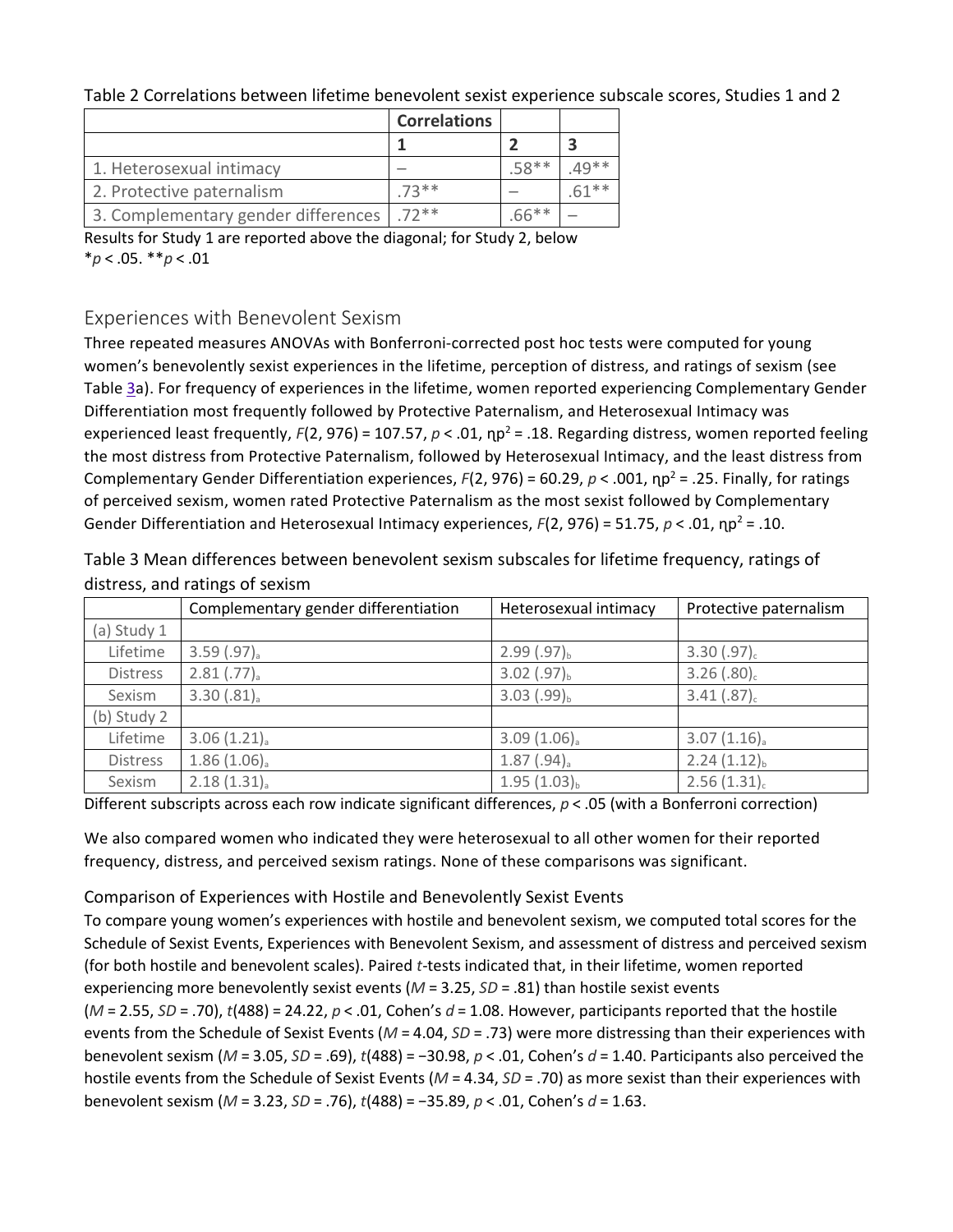Associations between Experiences with Benevolent and Hostile Sexism and Self-Concept Correlations between the Experiences with Benevolent Sexism subscales and the self-concept measures are presented in Table [4a](https://link.springer.com/article/10.1007/s11199-018-0933-5#Tab4). Multiple regressions were computed to predict self-esteem and self-doubt using the three Experiences with Benevolent Sexism subscales and the Schedule of Sexist Events included as predictors (see Table [5a](https://link.springer.com/article/10.1007/s11199-018-0933-5#Tab5)). We used the total score for the Schedule of Sexist Events because we were interested in seeing if experiences with benevolent sexism predicted self-esteem and self-doubt above and beyond the hostile sexist experiences. We also initially included sexual orientation as a variable (and interactions between the sexual orientation and benevolent sexism subscales) in the regression models. The sexual orientation variable and interaction terms were nonsignificant and so were removed from the final analyses presented here.

|                                         | Correlations |                |                         |                             |                              |                                        |
|-----------------------------------------|--------------|----------------|-------------------------|-----------------------------|------------------------------|----------------------------------------|
|                                         | Self-esteem  | Self-<br>doubt | Judgement<br>self-doubt | Psychological<br>well-being | Psychological<br>flourishing | Authoritarian<br>behavior<br>inventory |
| (a) Study 1                             |              |                |                         |                             |                              |                                        |
| Complementary gender<br>differentiation | $-.01$       | .04            | $-.02$                  |                             |                              |                                        |
| Heterosexual intimacy                   | $-.07$       | .07            | .04                     |                             |                              |                                        |
| Protective paternalism                  | $-.13**$     | $.16***$       | $.12*$                  |                             |                              |                                        |
| Schedule of sexist events               | $-.14**$     | $.18**$        | .04                     |                             |                              |                                        |
| (b) Study 2                             |              |                |                         |                             |                              |                                        |
| Complementary gender<br>differentiation | .06          | $-.04$         | $-.03$                  | .06                         | $.14*$                       | .10                                    |
| Heterosexual intimacy                   | $-.07$       | .08            | .07                     | $-.02$                      | .02                          | $-.06$                                 |
| Protective paternalism                  | $-.15*$      | $.18**$        | .12                     | $-.15*$                     | $-.07$                       | $-.16*$                                |
| Schedule of sexist events               | $-.23**$     | $.20**$        | $.16*$                  | $-.26**$                    | $-.20**$                     | $-.41**$                               |

Table 4 Correlations between experiences with sexism and self-concept

\**p* < .05. \*\**p* < .01

Table 5 Regressions for lifetime experiences with sexism

|                                         | Self-<br>esteem<br>β | Self-<br>doubt<br>β | Judgement<br>self-doubt<br>β | Psychological<br>well-being $\beta$ | Psychological<br>flourishing $\beta$ | Authoritarian<br>behavior<br>inventory $\beta$ |
|-----------------------------------------|----------------------|---------------------|------------------------------|-------------------------------------|--------------------------------------|------------------------------------------------|
| (a) Study 1                             |                      |                     |                              |                                     |                                      |                                                |
| Complementary gender<br>differentiation | $.14*$               | $-.13*$             | $-.14*$                      |                                     |                                      |                                                |
| Heterosexual intimacy                   | $-.002$              | $-.04$              | $-.02$                       |                                     |                                      |                                                |
| Protective paternalism                  | $-.13$               | $.15*$              | $.23**$                      |                                     |                                      |                                                |
| Schedule of sexist events               | $-.12*$              | $.16***$            | $-.03$                       |                                     |                                      |                                                |
| (b) Study 2                             |                      |                     |                              |                                     |                                      |                                                |
| Complementary gender<br>differentiation | $.32**$              | $-.30**$            | $-.23*$                      | $.25*$                              | $.34**$                              | $.35***$                                       |
| Heterosexual intimacy                   | $-.02$               | .006                | .04                          | .10                                 | .007                                 | $-.07$                                         |
| Protective paternalism                  | $-.27*$              | $.30**$             | .18                          | $-.27*$                             | $-.20$                               | $-.10$                                         |
| Schedule of sexist events               | $-.18*$              | .13                 | .12                          | $-.23*$                             | $-.20*$                              | $-.44**$                                       |

\**p* < .05. \*\**p* < .01

For self-esteem, the regression model was statistically significant,  $F(4, 484) = 4.06$ ,  $p < .01$ ,  $R^2 = .03$ , with the Schedule of Sexist Events (β = −.12, *p =* .048) negatively associated with self-esteem and Complementary Gender Differentiation (β = .14, *p =* .02) was positively associated with self-esteem. Protective Paternalism (β = −.13, *p* = .05) and Heterosexual Intimacy (β = −.002, *p =* .97) were not significant predictors.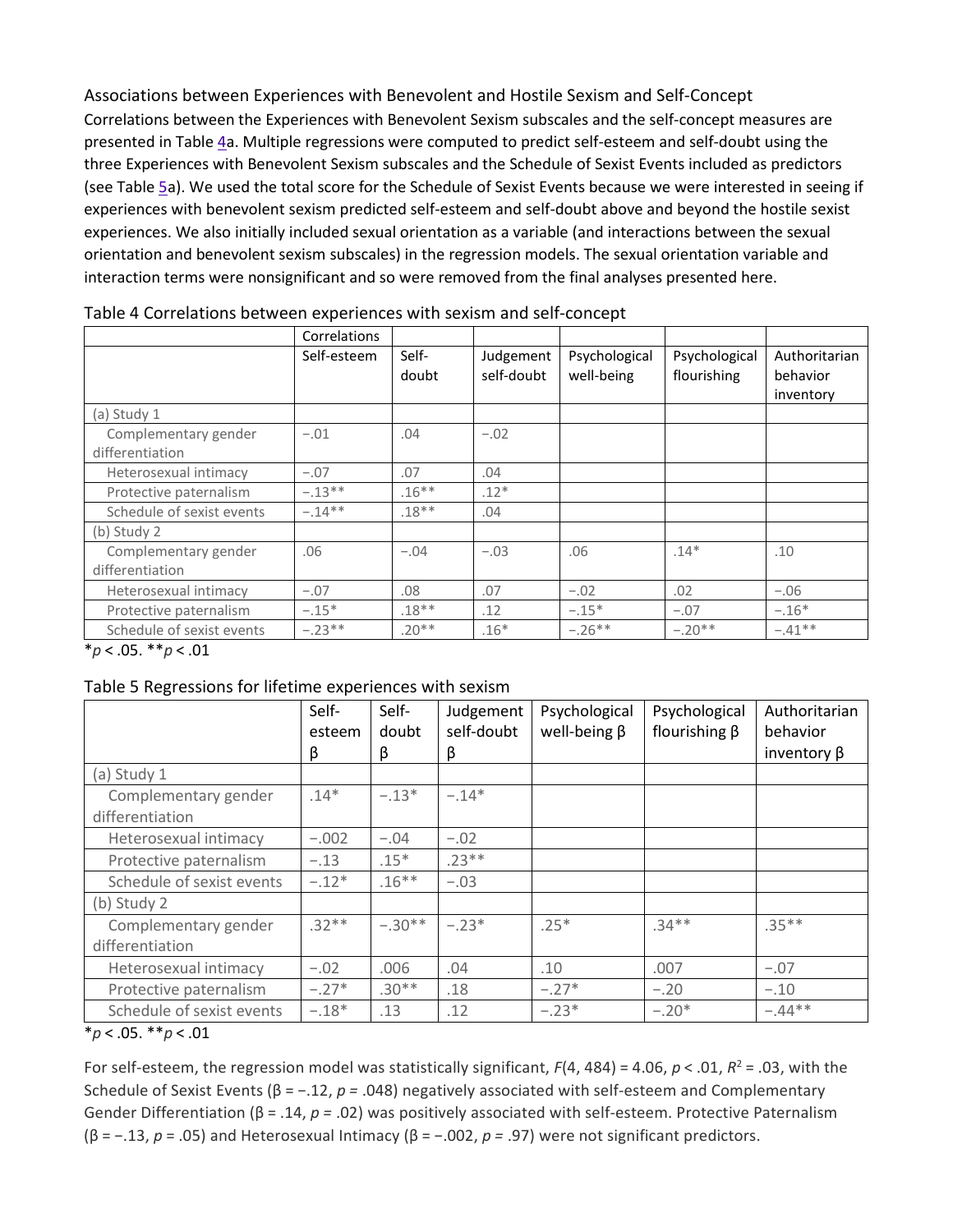For self-doubt, the regression model was statistically significant,  $F(4, 484) = 5.92$ ,  $p < .01$ ,  $R^2 = .05$ , with the Schedule of Sexist Events (β = .16, *p <* .01) and Protective Paternalism (β = .15, *p =* .02) both positively associated with self-doubt and Complementary Gender Differentiation (β = −.13, *p =* .03) negatively associated. Heterosexual Intimacy (β = −.04, *p =* .51) was not a significant predictor.

For judgmental self-doubt, the regression model was statistically significant, *F*(4, 484) = 3.46, *p* = .01, *R*<sup>2</sup> = .03, with Protective Paternalism (β = .23, *p <* .01) positively and Complementary Gender Differentiation (β = −.14, *p* = .02) negatively associated with self-doubt. Heterosexual Intimacy (β = .02, *p =* .76) and the Schedule of Sexist Events (β = −.03, *p =* .67) were not significant predictors.

#### **Discussion**

In this first study we sought to develop and provide initial validity tests of a measure of women's benevolently sexist experiences that is consistent with the three components of benevolent sexism (Heterosexual Intimacy, Complementary Gender Differentiation, and Protective Paternalism) as outlined by ambivalent sexism theory (Glick and Fiske [1996\)](https://link.springer.com/article/10.1007/s11199-018-0933-5#CR23). The three subscales derived from the exploratory factor analysis demonstrate adequate reliability and are positively inter-correlated. Women report experiencing benevolently sexist events more frequently, but as less sexist and distressing, than overtly hostile sexist events. This is consistent with research suggesting that women often fail to identify these behaviors as stemming from sexism (Barreto and Ellemers [2005;](https://link.springer.com/article/10.1007/s11199-018-0933-5#CR4) Killianski and Rudman [1998\)](https://link.springer.com/article/10.1007/s11199-018-0933-5#CR35) and underestimate the amount of distress resulting from benevolently sexist experiences (Bosson et al. [2010\)](https://link.springer.com/article/10.1007/s11199-018-0933-5#CR10).

Consistent with previous research, experiencing the overtly sexist behaviors on the Schedule of Sexist Events (e.g., Klonoff and Landrine [1995\)](https://link.springer.com/article/10.1007/s11199-018-0933-5#CR37) is negatively associated with self-esteem and positively associated with selfdoubt. A similar pattern was found for Protective Paternalism, which is consistent with experimental research that protective paternalism is associated with negative outcomes for women, including doubting one's skills and feelings of incompetence (Dumont et al. [2010;](https://link.springer.com/article/10.1007/s11199-018-0933-5#CR19) Gervais and Vescio [2012;](https://link.springer.com/article/10.1007/s11199-018-0933-5#CR22) Shepherd et al. [2011\)](https://link.springer.com/article/10.1007/s11199-018-0933-5#CR59). In contrast, whereas Complementary Gender Differentiation is not associated with self-doubt in the zero order-correlations, it is negatively associated with self-doubt and positively associated with self-esteem in the regressions. This finding is surprising to the extent that one would expect experiencing sexism to take a toll on women's selfconcept. However, we suspect this is because Complementary Gender Differentiation experiences consist of being praised and rewarded for engaging in gender-stereotyped behaviors. For women who meet these cultural expectations and receive that praise (even if these expectations are perceived as sexist) these experiences may serve to boost one's self-esteem and decrease self-doubt. Finally, Heterosexual Intimacy experiences are reported as being experienced least frequently and perceived as the least sexist of the three subtypes, and they did not correlate with self-esteem or self-doubt.

## Study 2

Our first study provided initial support for the new measure of women's experiences with benevolent sexism. However, the study was conducted on a relatively homogeneous group of young women on a private university campus. The first goal of Study 2 is to confirm the factor structure of the scale using a more diverse sample collected online using MTurk. MTurk is an online crowdsourcing service where anonymous workers complete online surveys for monetary compensation. Samples acquired through MTurk are more diverse than college samples and still produce reliable high-quality data (Buhrmester et al. [2011\)](https://link.springer.com/article/10.1007/s11199-018-0933-5#CR12).

The second goal is to replicate the findings from Study 1. Consistent with those study findings, we hypothesize that women will report experiencing benevolent sexism more frequently than hostile sexism. However, they will rate hostile sexism as more distressing and sexist. We also measured women's self-doubt and self-esteem and expect to replicate the results that frequency of experiences with Protective Paternalism and the Schedule of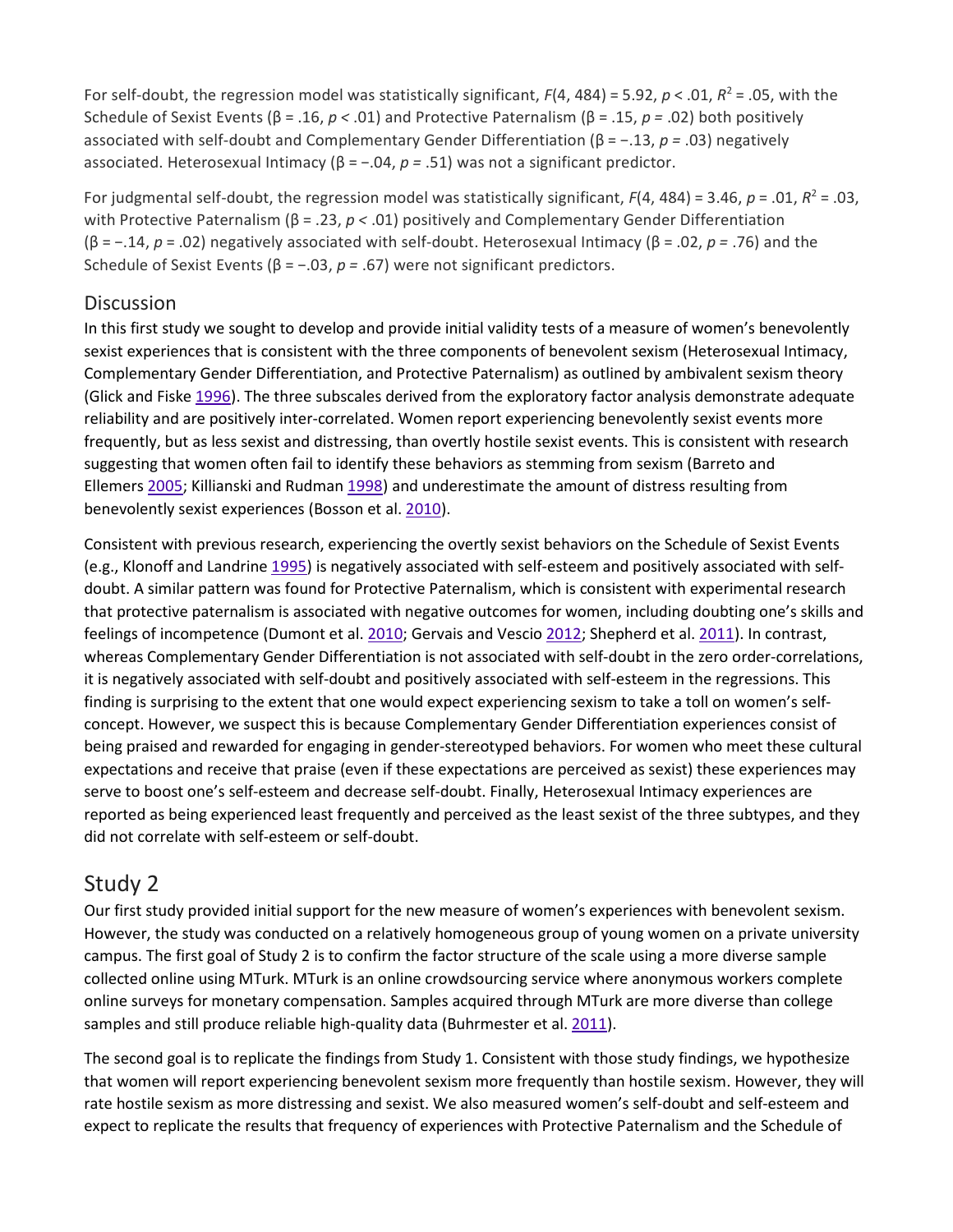Sexist Events will be positively associated with self-doubt measures and negatively with self-esteem. However, experiences with Complementary Gender Differentiation will be negatively associated with self-doubt and positively associated with self-esteem.

Third, we provide further validation of the new scale by examining how Experiences with Benevolent Sexism are associated with women's mental well-being. Well-being was measured with two scales: Psychological Well-being (Cummins et al. [2003\)](https://link.springer.com/article/10.1007/s11199-018-0933-5#CR16), which measures satisfaction in domains such as health and relationships, and the Psychological Flourishing Scale (Diener et al. [2010\)](https://link.springer.com/article/10.1007/s11199-018-0933-5#CR17), which assesses function in different life areas. Previous research has found that experiencing gender-based discrimination and sexist events is negatively associated with a wide range of mental health indicators (Landrine et al. [1995;](https://link.springer.com/article/10.1007/s11199-018-0933-5#CR40) Moradi and Subich [2002\)](https://link.springer.com/article/10.1007/s11199-018-0933-5#CR48). Thus, we hypothesize that the Schedule of Sexist Events will be negatively associated with Psychological Well-being and Flourishing. Given the findings in Study 1, we hypothesize that frequency of experiences with Protective Paternalism will also be negatively associated with Psychological Well-being and Flourishing. However, Complementary Gender Differentiation is expected to have a positive association with Psychological Well-being and Flourishing, similar to the results from Study 1 regarding self-esteem and self-doubt. We made no hypotheses regarding the associations between Heterosexual Intimacy and well-being.

Theoretically, benevolent sexism is bestowed upon women who "stay in their place" in gender traditional roles (Glick and Fiske [1996\)](https://link.springer.com/article/10.1007/s11199-018-0933-5#CR23). In experimental research, women who are exposed to benevolently sexist attitudes are more likely to justify the current gender status quo (Jost and Kay [2005\)](https://link.springer.com/article/10.1007/s11199-018-0933-5#CR34). However, women who are exposed to hostile sexist attitudes are more likely to challenge the status quo (Becker and Wright [2011\)](https://link.springer.com/article/10.1007/s11199-018-0933-5#CR7). Therefore, we hypothesize that experiencing all forms of benevolent sexism should be positively associated with showing deference to traditional authority figures. However, the Schedule of Sexist Events, which measures overt sexist experiences, should be negatively associated with showing deference to authority figures.

Finally, benevolent sexism often occurs within the context of romantic relationships (Hammond et al. [2016;](https://link.springer.com/article/10.1007/s11199-018-0933-5#CR30) Rudman and Glick [2008\)](https://link.springer.com/article/10.1007/s11199-018-0933-5#CR56). Hammond et al. [\(2016\)](https://link.springer.com/article/10.1007/s11199-018-0933-5#CR30) found that women who perceive their male partner to be high in benevolent sexism are more likely to personally endorse benevolently sexist attitudes and to perceive increased relationship regard and security from the male partner. Furthermore, men with strong benevolently sexist attitudes are more likely to provide female partners with dependency-oriented help (Hammond and Overall [2015;](https://link.springer.com/article/10.1007/s11199-018-0933-5#CR27) Shnabel et al. [2016\)](https://link.springer.com/article/10.1007/s11199-018-0933-5#CR60). Building on this research, we sought to provide a preliminary examination of how experiences with benevolent sexism might function in relationships. We hypothesize that women who are currently in a romantic relationship will report experiencing more of all three types of benevolently sexist events than those not in a relationship. Furthermore, female participants who are in a romantic relationship were asked to report on their partner's hostile and benevolently sexist attitudes. We hypothesize that perception of the partner's benevolently sexist beliefs (while controlling for hostile sexist attitudes) will be positively associated with women's reports of the frequency of their experiences with all three types of benevolent sexism.

#### Method

#### **Participants**

Fully 216 U.S. women completed the survey online and are included in the analyses. Regarding ethnicity, 172 (79.6%) identified as being White, 14 (6.5%) as African American, 16 (7.4%) as Latina, 17 (7.9%) as Asian American, and 13 (6%) indicated another ethnicity. Individuals could check all ethnicities that applied. The majority indicated they were heterosexual (86%, *n* = 186). The mean age of participants was 36.38 (*SD* = 11.54, *Mdn* = 34) and ranged from 21 to 77 years-old.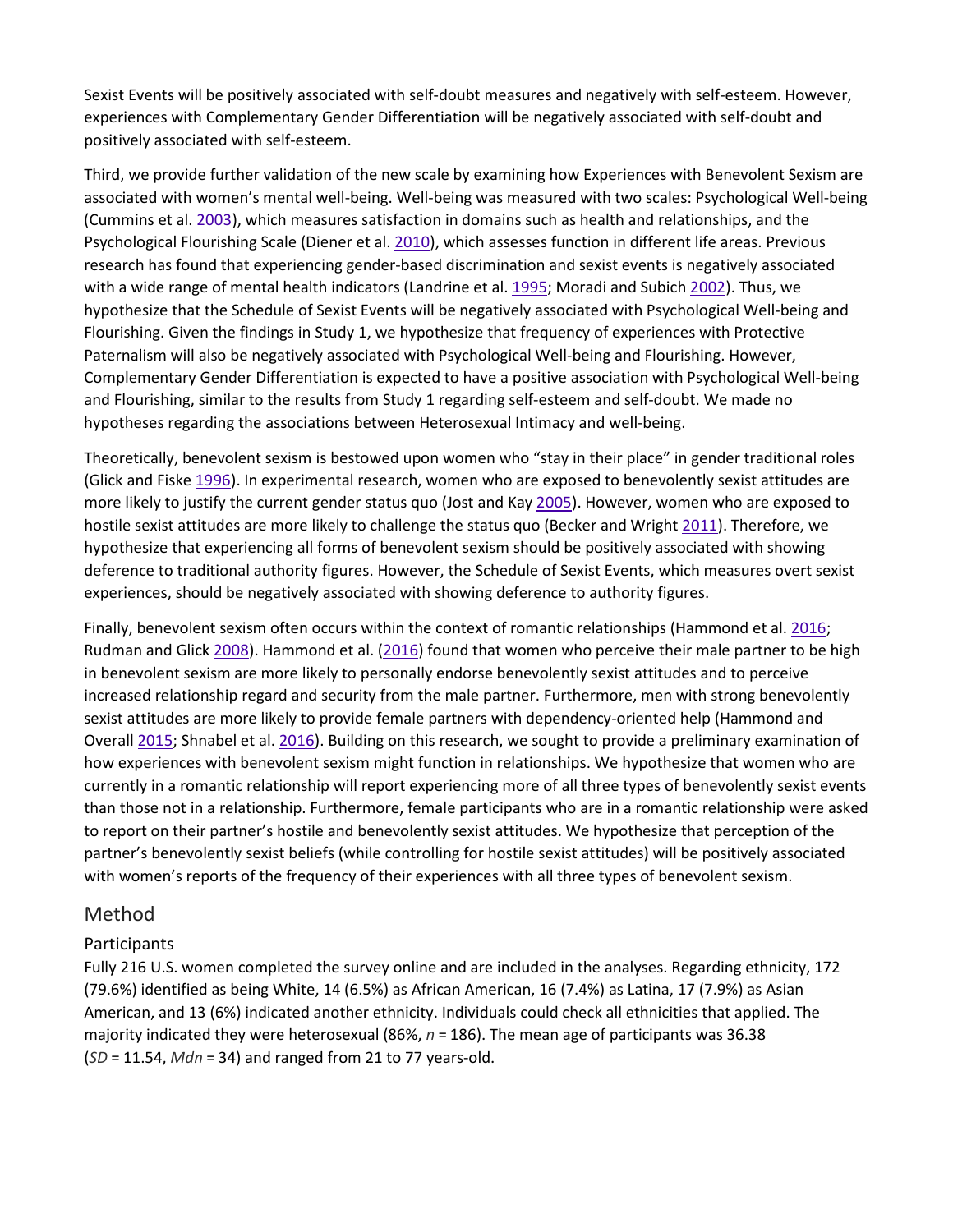#### Experiences with Benevolent Sexism

The newly developed 25-item Experiences with Benevolent Sexism Scale was used to assess the experiences women have had with benevolent sexism. The items were measured on the same scale and were presented in alternating order across the three subscales. Each item was again rated for frequency experienced in the last year, lifetime, perceived distress, and perceived sexism.

#### Self-Doubt, Self-Esteem, and Sexist Events

The Judgmental Self-Doubt (Mirels et al. [2002\)](https://link.springer.com/article/10.1007/s11199-018-0933-5#CR47) and Self-Doubt (Oleson et al. [2000\)](https://link.springer.com/article/10.1007/s11199-018-0933-5#CR51) scales used in Study 1 were again used in Study 2. The Cronbach alpha in the current study for Self-doubt was .92 and for Judgmental Selfdoubt was .97. Rosenberg's [\(1965\)](https://link.springer.com/article/10.1007/s11199-018-0933-5#CR55) self-esteem measure was again used to assess global self-esteem. The Cronbach alpha in the current study was .94. The Schedule of Sexist Events was used again to assess women's experiences with sexism (Klonoff and Landrine [1995\)](https://link.springer.com/article/10.1007/s11199-018-0933-5#CR37). The current study Cronbach alphas for lifetime, year, distress, and sexist subscales were .94, .93, .94, and .95, respectively.

#### Personal Well-Being Index

The Personal Well-being Index assesses perceived life satisfaction in domains such as one's health, interpersonal relationships, and perceived safety (Cummins et al. [2003\)](https://link.springer.com/article/10.1007/s11199-018-0933-5#CR16). Participants responded to nine items on a scale of 0 (*Completely Dissatisfied*) to 10 (*Completely Satisfied*). The items are averaged and higher scores indicate greater satisfaction. It includes items like "How satisfied are you with your standard of living?" The measure's user manual reports a Cronbach's alpha of between .70 and .85. In the current study the Cronbach alpha was .89.

#### Psychological Flourishing Scale

The Psychological Flourishing Scale assesses different areas of functioning (Diener et al. [2010\)](https://link.springer.com/article/10.1007/s11199-018-0933-5#CR17). Items include "I am optimistic about the future" and "I lead a purposeful and meaningful life." Participants responded to the eight items on a scale of 1 (*Strongly Disagree*) to 7 (*Strongly Agree*). Items are averaged and higher scores indicate greater flourishing. It has been shown to be valid though positive correlations with other measures of well-being, such as Ryff's competency/mastery scale and the Satisfaction with Life Scale (Diener et al. [2010\)](https://link.springer.com/article/10.1007/s11199-018-0933-5#CR17). The Cronbach alpha for the original scale was .87. The Cronbach alpha in the current study was .92.

#### Authority Behavior Inventory

The Authority Behavior Inventory (Rigby [1987\)](https://link.springer.com/article/10.1007/s11199-018-0933-5#CR54) assesses acceptance and deference to authority figures. The 24 items are rated on a scale of 1 (*never*) to 5 (*very frequently*). Items are averaged and higher scores indicate more deference to authority. It includes items such as "Do you listen attentively to what older people say about how you should behave?" and "When a person in authority whom you trust tells you to do something, do you do it, even though you can't see the reason for it?" Validity for the scale was supported with correlations to other measures of authority, and the Cronbach alphas ranged from .76 to .90 (Rigby [1987\)](https://link.springer.com/article/10.1007/s11199-018-0933-5#CR54). In the current study the Cronbach alpha was .75.

#### Ambivalent Sexism Inventory

The Ambivalent Sexism Inventory assesses endorsement of sexist attitudes (Glick and Fiske [1996,](https://link.springer.com/article/10.1007/s11199-018-0933-5#CR23) [1997\)](https://link.springer.com/article/10.1007/s11199-018-0933-5#CR24). It consists of two subscales: hostile ("Women seek to gain power by getting control over men") and benevolent sexism ("A good woman should be set on a pedestal by her man"). Eleven items contribute to each subscale on a scale of 0 (*Strongly Disagree*) to 5 (*Strongly Agree*). Items are averaged; higher scores indicate greater endorsement of sexist beliefs. The Cronbach alpha for the original scale development ranged from .80 to .92 for hostile sexism and .73 to .85 for benevolent sexism. The current study asked participants to respond to the items as they believed their partners would respond: 0 (*Partner Would Strongly Disagree*) to 5 (*Partner Would Strongly Agree*). Previous research found that women's reports of their partner's ambivalently sexist attitudes were positively correlated with the partner's self-reports of their beliefs (Hammond et al. [2016\)](https://link.springer.com/article/10.1007/s11199-018-0933-5#CR30). The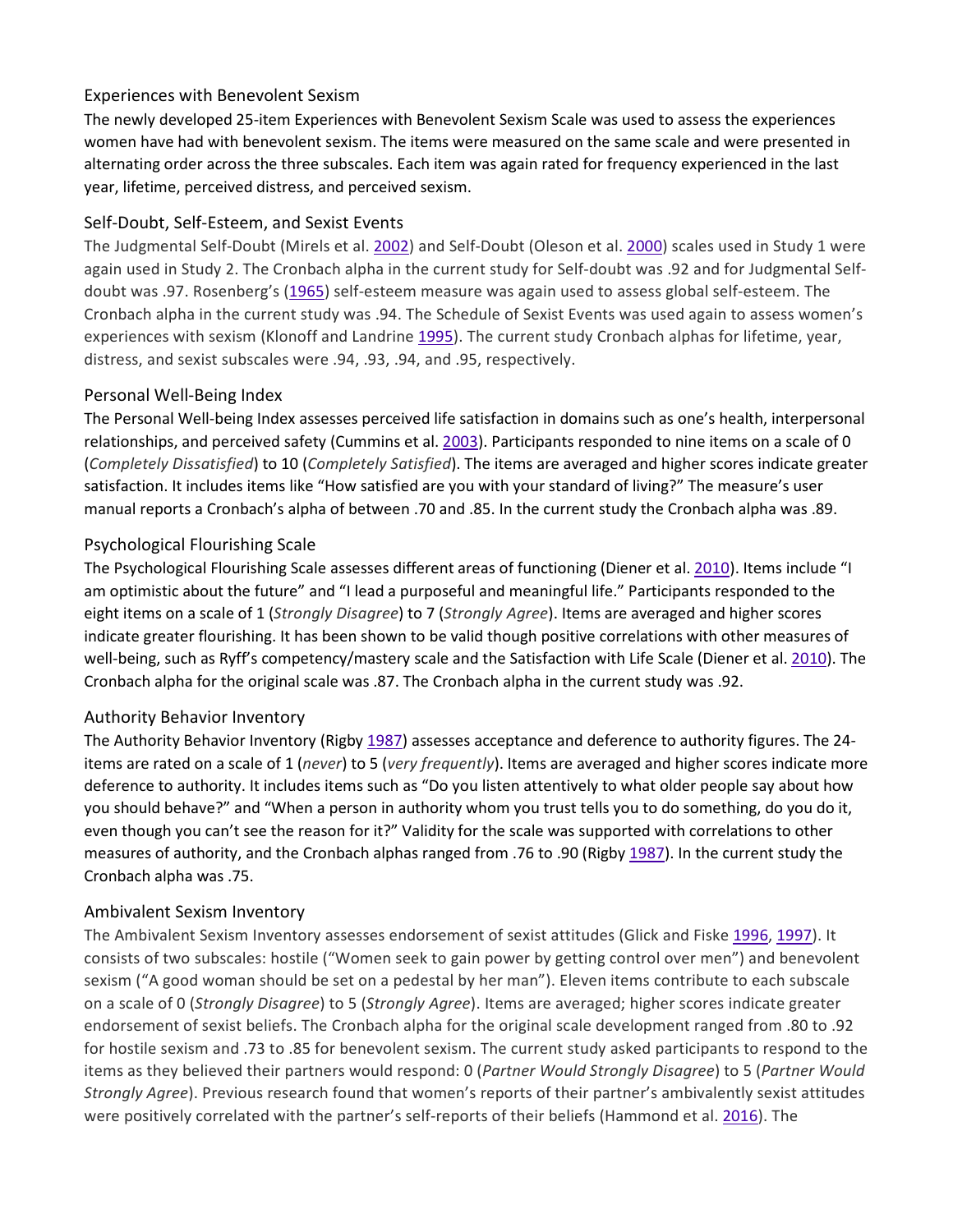Cronbach alpha for the current study was .93 for perceived hostile sexism and .84 for perceived benevolent sexism.

#### Procedure

Women were recruited to participate in the survey through MTurk Prime and offered \$1 for their participation. All surveys were completed online at a time and location of the participant's choice. One validity check item was randomly presented in the surveys. This question instructed participants to select a specific answer, and all participants correctly answered this question. Surveys were presented randomly via Qualtrics except for the participant's report of their romantic partner's ambivalent sexism. Participants were first asked if they were currently in a romantic relationship that was ongoing for at least 4 months. If yes, they indicated the relationship status (married, dating, etc.) and then completed the ambivalent sexism survey for perceptions of partner's beliefs. This survey was completed right before the demographics at the end of the study to ensure that participants only reported on their perceptions of their partner's beliefs for that one survey. Demographic items were completed last.

The mean completion time for the study was 28.38 min (*SD* = 36.96, *Mdn* = 24.07 min). Four participants were removed from the dataset due to unreasonably fast completion time (defined as less than one third of the median completion time). Five participants were removed because the MTurk gender consistency measure (provided by MTurk) indicated that across other survey assignments they did not consistently indicate their gender was female. Three people were removed because they had excessive missing data. This resulted in the final reported sample of 216 participants.

#### Results

#### Confirmatory Factor Analysis

We conducted a confirmatory factor analysis using AMOS v.22 to confirm the scale model fit with the items completed for experiences in the lifetime because examination of the item distributions indicated that they were more normally distributed than the last-year items. The model was specified with three latent variables, with the observed variables identified in the previous study. The latent variables were allowed to correlate. For identification purposes, the path of one measured variable for each latent variable was set to one (Arbuckle and Wothke [1999\)](https://link.springer.com/article/10.1007/s11199-018-0933-5#CR2). Error terms were allowed to correlate between items that had similar structure and thematic topic (see the [online supplement\)](https://link.springer.com/article/10.1007/s11199-018-0933-5#Sec37).

In interpreting the model, we examined the item estimates, root mean square error of approximation (RMSEA),  $\chi^2$ , and overall fit index. As recommended, we also looked at the  $\chi^2$  to degrees of freedom ratio, where it has been suggested that a ratio of either 2 to 1 or 3 to 1 indicates an acceptable fit (Arbuckle and Wothke [1999;](https://link.springer.com/article/10.1007/s11199-018-0933-5#CR2) Ullman [1996\)](https://link.springer.com/article/10.1007/s11199-018-0933-5#CR64). We considered the following general guidelines that an RMSEA less than .05 indicates a "good fit" and less than .08 indicates an "acceptable fit," (McDonald and Ho [2002\)](https://link.springer.com/article/10.1007/s11199-018-0933-5#CR46) and goodness of fit statistics should generally be larger than .90 (Hu and Bentler [1999;](https://link.springer.com/article/10.1007/s11199-018-0933-5#CR32) McDonald and Ho [2002\)](https://link.springer.com/article/10.1007/s11199-018-0933-5#CR46).

The model resulted in a  $\chi^2$ (257) = 435.77, *p* < .01,  $\chi^2$  /df ratio = 1.70, CFI = .91, and RMSEA = .057 with a 90% CI [.048, .066]. All items had statistically significant parameters on the designated factor, *p* < .01 (see Table [1b](https://link.springer.com/article/10.1007/s11199-018-0933-5#Tab1)), indicating that the items were designated onto the correct factors. The Chi Square to df ratio, relatively small residuals, and fit index suggest that the three-factor structure was an adequate approximation of the data. Cronbach coefficient alphas suggest internal reliability in the subscales: Heterosexual Intimacy = .82, Protective Paternalism = .85, and Complementary Gender Differentiation = .81. The subscales were again positively intercorrelated (see Table [2\)](https://link.springer.com/article/10.1007/s11199-018-0933-5#Tab2). The reports for lifetime and last year experiences were highly correlated (*r*s > .73).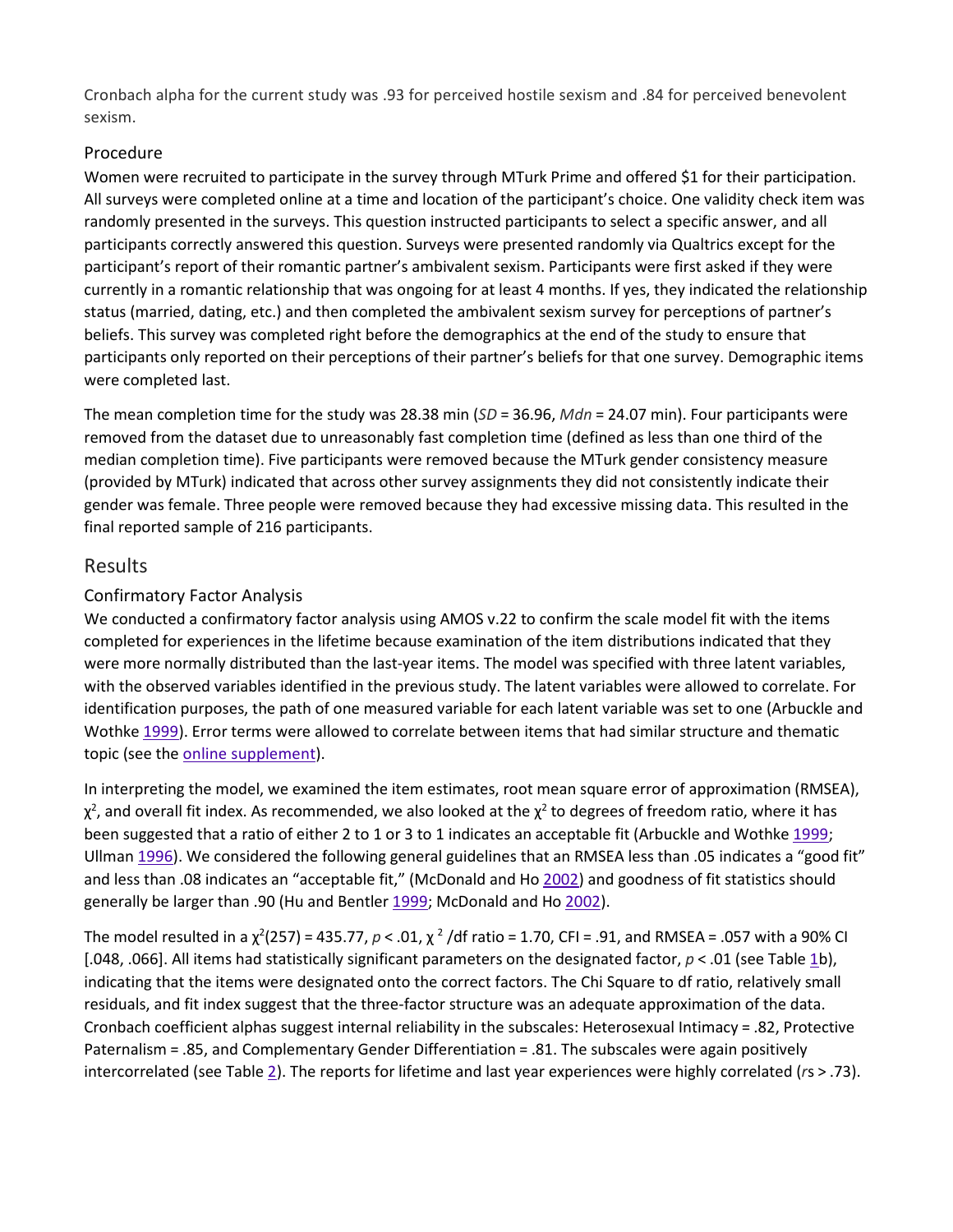#### Experiences with Sexism

The repeated-measures ANOVA comparing women's lifetime frequency of experiencing the three types of sexism was not significant, *F*(2, 430) = .10, *p* = .90), indicating that all three benevolent sexism types were experienced at similar frequency (see Table [3b](https://link.springer.com/article/10.1007/s11199-018-0933-5#Tab3)). For perception of distress the ratings differed significantly with Protective Paternalism being perceived as more distressing than both Complementary Gender Differentiation and Heterosexual Intimacy (which did not differ from each other), *F*(2, 430) = 58.11, *p* < .001, ηp<sup>2</sup> = .21. For ratings of sexism, Protective Paternalism was rated as most sexist followed by Complementary Gender Differentiation and Heterosexual Intimacy, *F*(2, 430) = 72.15, *p* < .01, ηp<sup>2</sup> = .25.

Comparing lifetime experiences with hostile and benevolent sexism indicates that overall women experienced more benevolent sexism (*M* = 3.03, *SD* = 1.03) than hostile sexism (*M* = 2.59, *SD* = 1.06), *t*(214) = 6.14, *p* < .01, Cohen's *d* = .42. However, women reported the hostile experiences as more distressing (*M* = 2.79, *SD* = 1.31) than the benevolent sexist experiences ( $M = 2.00$ ,  $SD = .99$ ),  $t(214) = -12.48$ , Cohen's  $d = .88$ . Similarly, women reported the hostile events as more sexist (*M* = 3.02, *SD* = 1.40) than the benevolent sexist experiences (*M* = 2.21, *SD* = 1.13), *t*(214) = −12.43, *p* < .001, Cohen's *d* = .84.

Examination of the means for frequency of lifetime experiences, ratings of distress, and sexism across Study 1 (college student sample) and Study 2 (online sample) suggested some interesting differences. Independent sample *t*-tests indicated that the college sample reported experiencing Complementary Gender Differentiation, *t*(703) = −6.22, *p* < .01, and Protective Paternalism, *t*(703) = −2.80, *p* < .01, more than the online sample. There was no difference between the samples for experiences with Heterosexual Intimacy, *t*(703) = 1.18, *p* = .24, and the Schedule of Sexist Events, *t*(702) = .52, *p* = .61. However, the college sample reported higher levels of distress and ratings of sexism for Complementary Gender Differentiation distress: *t*(703) = −13.41, *p* < .01; sexist: *t*(703) = −13.87, *p* < .01; Heterosexual Intimacy distress: *t*(703) = −14.65, *p* < .01; sexist: *t*(703) = −13.15, *p* < .01; Protective Paternalism distress: *t*(703) = −13.60, *p* < .01; sexist: *t*(703) = −10.12, *p* < .01; and the Schedule of Sexist Events distress: *t*(703) = −16.15, *p* < .01; sexist: *t*(703) = −16.61, *p* < .01).

#### Validity Analyses

Zero-order correlations between the Experiencing Benevolent Sexism lifetime frequency subscales, Schedule of Sexist Events (lifetime), and the measures of interest are presented in Table [4b](https://link.springer.com/article/10.1007/s11199-018-0933-5#Tab4). Protective paternalism was negatively correlated with self-esteem, psychological well-being, and the authoritarian behavior inventory, but positively correlated with self-doubt. Complementary Gender Differentiation was positively correlated with psychological flourishing, but not significantly correlated with the other variables. Heterosexual Intimacy did not have any significant correlations. The Schedule of Sexist Events was negatively correlated with self-esteem, psychological well-being, psychological flourishing, and the authoritarian behavior inventory, as well as was positively correlated with self-doubt and judgmental self-doubt. The multiple regression findings are presented in Table [5b](https://link.springer.com/article/10.1007/s11199-018-0933-5#Tab5).

#### Experiencing Sexism and Self-Concept

We sought to replicate the findings with the self-concept measures of self-esteem, self-doubt, and judgmental self-doubt from Study 1. For self-esteem, the regression model was statistically significant, *F*(4, 210) = 6.17, *p* < .01, *R*<sup>2</sup> = .11, with the Schedule of Sexist Events (β = −.18, *p* = .03) and Protective Paternalism (β = −.27, *p* = .02) being negatively associated, but Complementary Gender Differentiation (β = .32, *p* < .01) positively associated with self-esteem. Heterosexual Intimacy was not significantly associated (β = −.02, *p* = .85). For judgmental self-doubt, Complementary Gender Differentiation (β = −.23, *p* = .03) was negatively associated, *F*(4, 210) = 2.99, *p* = .02, *R*<sup>2</sup> = .05. Heterosexual Intimacy (β = .04, *p* = .71), Protective Paternalism (β = .18, *p* = .11), and the Schedule of Sexist Events (β = .12, *p* = .14) were not significant predictors. For self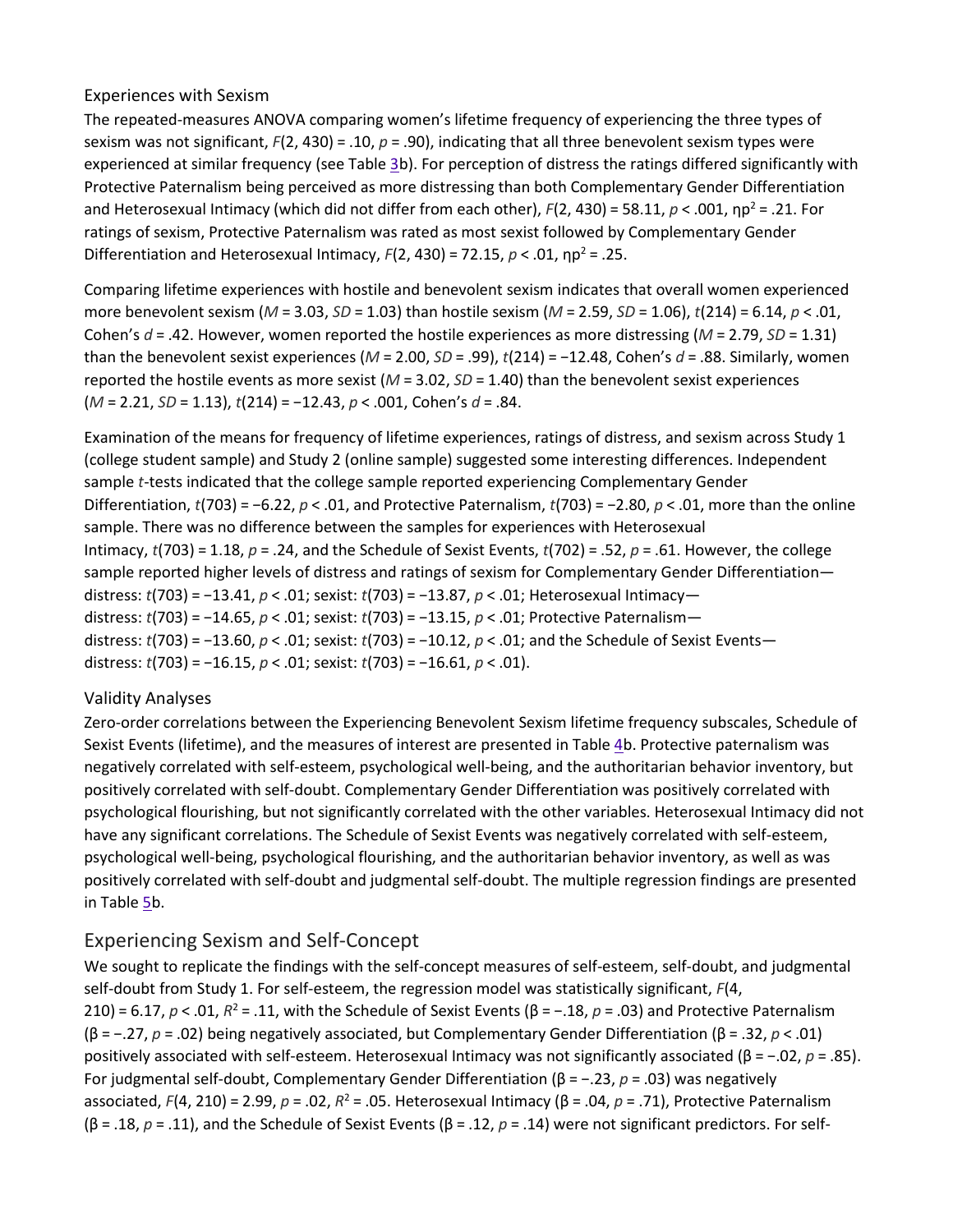doubt, Complementary Gender Differentiation (β = −.30, *p <* .01) was negatively associated and Protective Paternalism (β = .30, *p* < .01) was positively associated, *F*(4, 210) = 5.54, *p* < .01, *R*<sup>2</sup> = .10. Heterosexual Intimacy (β = .006, *p* = .95) and the Schedule of Sexist Events (β = .13, *p* = .10) were not significant predictors of self-doubt.

#### Experiencing Sexism and Well-Being

The Schedule of Sexist Events was associated with psychological flourishing (β = −.20, *p* = .01) whereas Complementary Gender Differentiation (β = .34, *p* < .01) was positively associated, *F*(4, 209) = 6.22, *p* < .01, *R*<sup>2</sup> = .11. Heterosexual Intimacy (β = .007, *p* = .95) and Protective Paternalism (β = −.20, *p* = .07) were not significant predictors of psychological flourishing. Psychological well-being was negatively associated with Protective Paternalism (β = −.27, *p* = .02) and the Schedule of Sexist Events (β = −.23, *p <* .01) but was positively associated with Complementary Gender Differentiation (β = 25, *p* = .01), and not associated with Heterosexual Intimacy (β = .10, *p* = .37), *F*(4, 210) = 6.72, *p* < .01, *R*<sup>2</sup> = .11.

### Deference to Authority

Deference to authority was positively associated with Complementary Gender Differentiation (β = .35, *p* < .01) but negatively associated with the Schedule of Sexist Events (β = −.44, *p <* .01), and not associated with Heterosexual Intimacy (β = −.07, *p* = .49) or Protective Paternalism (β = −.10, *p* = .35), *F*(4, 210) = 15.57, *p* < .01, *R*<sup>2</sup> = .23.

Perceptions of Partner's Ambivalent Sexism and Experiences with Benevolent Sexism Fully 172 (80%) women reported currently being in a romantic relationship (68 were dating or engaged and 103 were married; Mean length = 120 months, *SD* = 94, range from 4 to 482 months) and 44 (20%) were not currently in a romantic relationship. For this set of analyses, we used experiences with benevolent sexism that occurred in the last year because this timeframe was deemed more appropriate and relevant.

A MANOVA with the three benevolent sexism subscales and Schedule of Sexist Events was significant (Wilkes Lambda = .77), *F*(8, 418) = 7.14, *p* < .01, ɳp2 = .12. Follow up ANOVAS with Tukey post hoc tests (*p* < .05) were examined. Heterosexual Intimacy experiences significantly differed across the three groups, *F*(2, 212) = 18.09, *p* < .01, ɳp2 = .15. Women who were married (*M* = 2.47, *SD* = 1.03) or in a dating relationship (*M* = 2.63, *SD* = .99) did not differ, but both groups reported more heterosexual intimacy experiences than did women who were not in a relationship ( $M = 1.55$ ,  $SD = .83$ ). Similar findings were found for Complementary Gender Differentiation, *F*(2, 212) = 7.81, *p* < .01, ɳp2 = .07, where women who were married (*M* = 2.55, *SD* = 1.17) or in a dating relationship (*M* = 2.57, *SD* = 1.11) did not differ, but both groups experienced significantly more of these experiences than women who were not in a relationship (*M* = 1.81, *SD* = .96). Similarly, for Protective Paternalism, *F*(2, 212) = 6.70, *p* < .01, ɳp2 = .06, women who were married (*M* = 2.22, *SD* = 1.10) or in a dating relationship (*M* = 2.62, *SD* = 1.21) did not differ from each other. Women who were dating experienced more Protective Paternalism than did women who were single (*M* = 1.86, *SD* = .85). For the Schedule of Sexist Events,  $F(2, 212) = 5.64$ ,  $p < .01$ ,  $np^2 = .05$ , women who were in a dating relationship reported experiencing more sexist events (*M* = 2.13, *SD* = .92) than did women who were married (*M* = 1.71, *SD* = .82) or not in a romantic relationship (*M* = 1.74, *SD* = .81).

Multiple regressions were computed using perception of the partner's hostile and benevolently sexist attitudes as the predictor variables and the benevolent sexist experience last year subscales as the outcome variables. Women's reports of their partner's benevolently sexist attitudes (β = .26, *p* < .01), but not hostile attitudes (β = .11, *p* = .14), was positively associated with their experiences with Complementary Gender Differentiation in the last year,  $F(2, 169) = 9.27$ ,  $p < .001$ ,  $R^2 = .10$ . The same pattern of results was found for Heterosexual Intimacy, *F*(2, 169) = 4.77, *p* = .01, *R*<sup>2</sup> = .05, where benevolently sexist attitudes (β = .18, *p* = .02), but not hostile attitudes (β = .10, *p* = .20), was significantly associated. The regression model was not significant for Protective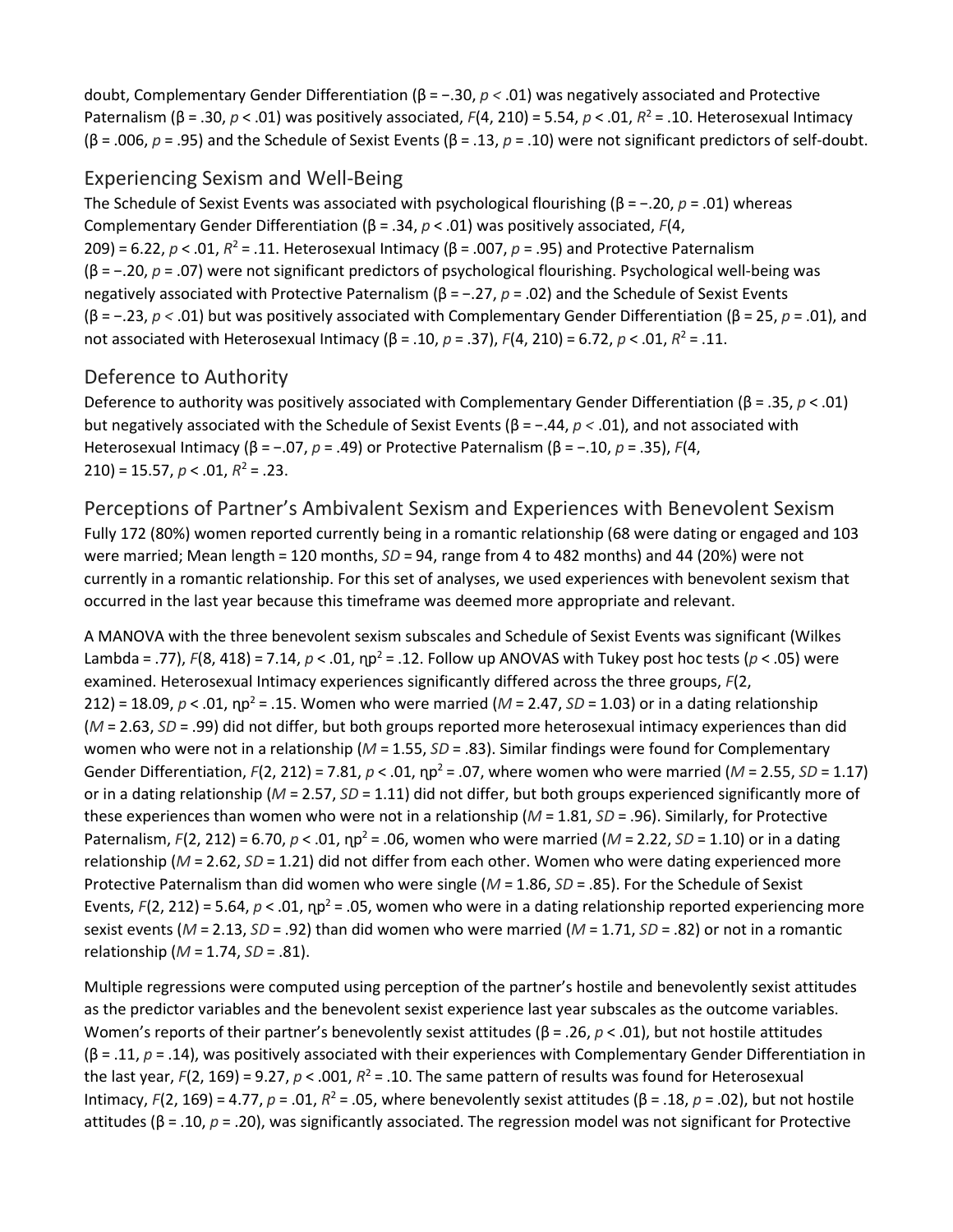Paternalism,  $F(2, 169) = 1.58$ ,  $p = .21$ ,  $R^2 = .02$ , and neither perceptions of the partner's benevolently sexist attitudes (β = .11, *p* = .17) or hostile sexist attitudes (β = .06, *p* = .49) were significant predictors.

#### **Discussion**

In this second study, the scale structure is supported with the online sample and the subscales demonstrated acceptable reliability. Importantly, many of the findings are consistent with the first study. Women report experiencing benevolently sexist events more often than hostile events; however, they report these events as less sexist and distressing than the hostile events. This sample also rated Protective Paternalism experiences as the most sexist and distressing subtype of benevolent sexism. The patterns of associations with our measures of self-concept are also similar to the findings in Study 1. In the regressions, the Schedule of Sexist Events and Protective Paternalism are both positively associated with self-doubt and negatively associated with self-esteem and psychological well-being. However, experiences with Complementary Gender Differentiation is positively associated with self-esteem, psychological well-being and flourishing, increased deference to authority, and negatively associated with self-doubt. Furthermore, women who are in romantic relationships report experiencing more benevolently sexist events, and the frequency of these experiences is positively correlated with perceptions of the romantic partner's benevolently sexist attitudes.

## General Discussion

The present two studies provide support for the scale structure and validity of the new Experiences with Benevolent Sexism Scale. (The full scale, along with its instructions and scoring information, can be found and downloaded from the [online supplement.](https://link.springer.com/article/10.1007/s11199-018-0933-5#Sec37)) The scale is theoretically consistent with ambivalent sexism theory (Glick and Fiske [1996\)](https://link.springer.com/article/10.1007/s11199-018-0933-5#CR23) and provides a novel way for understanding how everyday benevolent sexism is associated with women's self-concept and well-being. Across both studies, the Schedule of Sexist Events was positive associated with increased self-doubt, decreased self-esteem, and poorer psychological well-being and flourishing. This pattern is consistent with a body of research on the negative effects of experiencing sexist events. Importantly, the benevolent sexism subscales predicted the outcomes of interest even after controlling for the more overtly sexist experiences. Across both studies, Protective Paternalism was rated as the most distressing and sexist component of benevolent sexism and stands out as most problematic for women's wellbeing. Protective Paternalism was negatively associated with our measures of self-concept and well-being. However, Complementary Gender Differentiation was positively associated with self-concept, well-being, and increased deference to authority. Heterosexual Intimacy experiences did not correlate with the self-concept or well-being measures; however, women in romantic relationships experienced this type of benevolent sexism more than women not currently in a relationship did, and the frequency of experience was positively correlated with perceptions of the partner's benevolently sexist attitudes.

## Comparison of the College and Online Samples

For the college-age sample, Complementary Gender Differentiation experiences were reported as occurring the most frequently across the three types of benevolently sexist events. This is similar to Swim et al. [\(2001\)](https://link.springer.com/article/10.1007/s11199-018-0933-5#CR62) finding that women frequently experience gender role stereotyping. However, the online sample did not differ for their frequency of experiences across the three benevolent sexism subscales. Interestingly, comparisons of the MTurk sample to the college sample suggest that college-aged women experience more Complementary Gender Differentiation and Protective Paternalism than the online sample; however, the two groups did not differ in their reports of frequency for Heterosexual Intimacy and the Schedule of Sexist Events. This may suggest that specific types of benevolent sexism may be more common among certain age groups or within certain environments.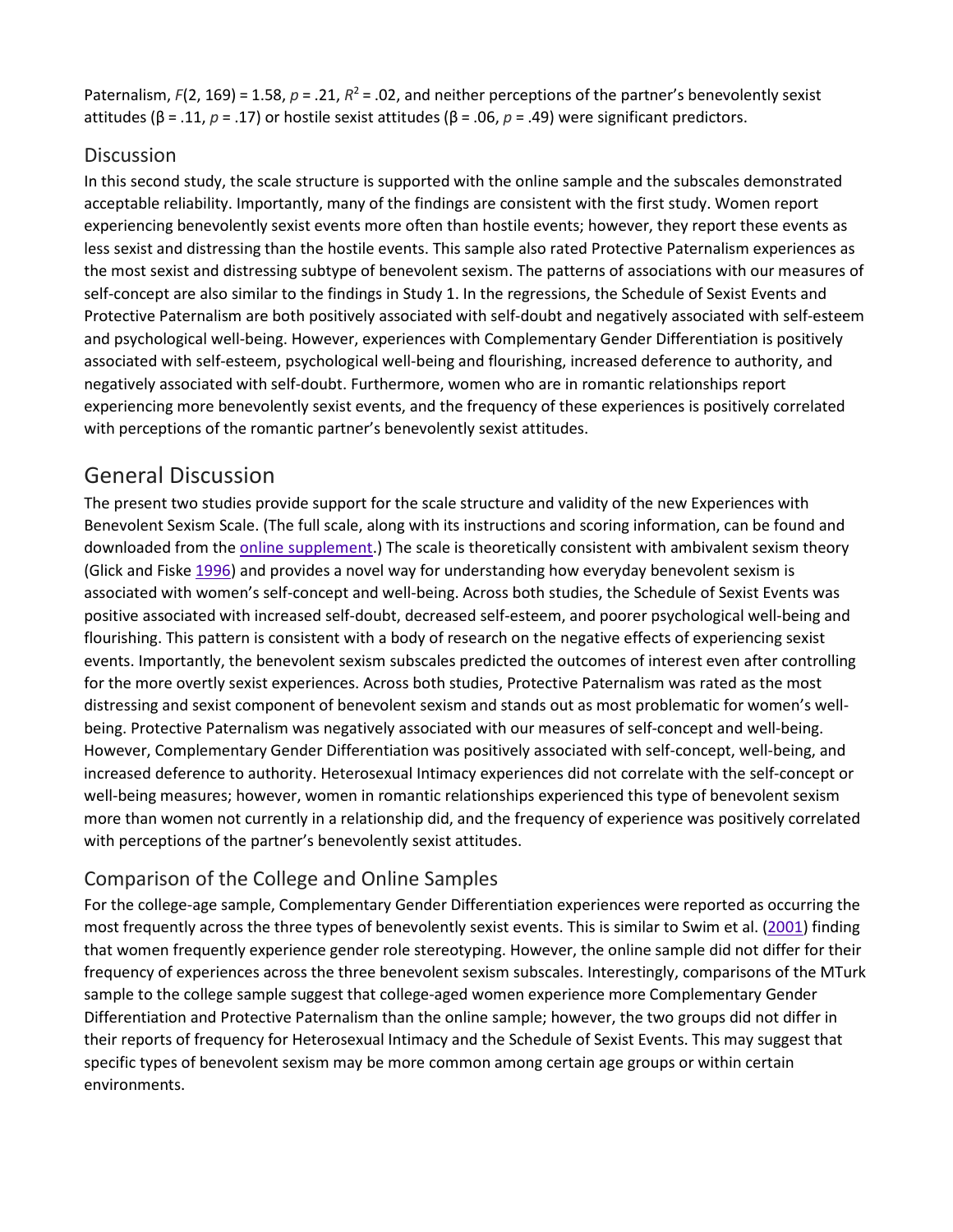Furthermore, the college sample reported the events as more distressing and sexist than the MTurk sample did. It is likely that college students are more aware of these types of behaviors as sexism because of campus discussions and coursework regarding issues of sexism (Bryant [2003;](https://link.springer.com/article/10.1007/s11199-018-0933-5#CR11) Pettijohn and Walzer [2008\)](https://link.springer.com/article/10.1007/s11199-018-0933-5#CR53). Examination of the MTurk sample's means highlight that this online, older sample of women does not report these experiences to be highly sexist or distressing. This is not overly surprising because previous research has found that benevolently sexist behaviors are often rated as less sexist than hostile behaviors (Chisango and Javangwe [2012;](https://link.springer.com/article/10.1007/s11199-018-0933-5#CR14) Killianski and Rudman [1998\)](https://link.springer.com/article/10.1007/s11199-018-0933-5#CR35) and the perpetrators are often viewed favorably (Chisango and Javangwe [2012\)](https://link.springer.com/article/10.1007/s11199-018-0933-5#CR14), making these behaviors difficult to identify as sexist. Furthermore, even for the more overtly hostile sexist experiences from the Schedule of Sexist events (such as being called derogatory names, being threatened with harm, denied promotions at work), the means for this group of women did not move past the midpoint for the distress and perceived sexism scales. Overall, women do not rate *any* of their experiences as highly sexist or distressing.

#### Associations with Self-Concept and Well-Being

Given that women do not appraise these benevolently sexist experiences as highly distressing or sexist, one might argue that they are not problematic. The correlations suggest otherwise. Experiencing Protective Paternalism was associated with lower self-esteem and psychological well-being as well as positively associated with increased self-doubt. Although many of these behaviors, on the surface, seem innocuous and even friendly (e.g., helping and providing women with financial support), they also convey a message that women are unable to do these things for themselves. This is consistent with other research that has found dependency-oriented helping serves to undercut the recipient's self-regard and feelings of competence (Hammond and Overall [2015;](https://link.springer.com/article/10.1007/s11199-018-0933-5#CR27) Shnabel et al. [2016\)](https://link.springer.com/article/10.1007/s11199-018-0933-5#CR60). The current study provides correlational evidence based on women's self-reported experiences, which makes determining causality difficult. However, the findings for Protective Paternalism are consistent with experimental research that has found that experiencing benevolent sexism is associated with several negative consequences for young adult women, including doubting one's skills and feelings of incompetence (e.g., Dumont et al. [2010;](https://link.springer.com/article/10.1007/s11199-018-0933-5#CR19) Gervais and Vescio [2012;](https://link.springer.com/article/10.1007/s11199-018-0933-5#CR22) Shepherd et al. [2011\)](https://link.springer.com/article/10.1007/s11199-018-0933-5#CR59). This is also consistent with research that has found that women who receive dependency-oriented support from a male partner report lower goal-related competence (Hammond and Overall [2015\)](https://link.springer.com/article/10.1007/s11199-018-0933-5#CR27). Thus, there is good reason to suspect that experiencing protective paternalism has a negative impact on women's lives and sense of self.

The findings for Complementary Gender Differentiation are interesting in that they consistently showed a pattern opposite of Protective Paternalism. Although the zero-order correlations between Complementary Gender Differentiation and the various measures were not significant, when in the regression with the other forms of benevolent sexism and the Schedule of Sexist Events, these experiences became positively associated with self-esteem and well-being, as well as negatively associated with self-doubt. These findings are consistent with Oswald et al.' [\(2012\)](https://link.springer.com/article/10.1007/s11199-018-0933-5#CR52) study where they found that experiencing benevolent sexism (measured with a revised Chivalry Scale) was positively associated with young adult women's body-esteem. Oswald and colleagues suggested that the seemingly complementary nature of benevolent sexism can serve to, at least temporarily, boost a young women's body-esteem. Recall, benevolent sexism is the "reward" given to women who meet gender traditional expectations. Thus, women who experience Complementary Gender Differentiation, along with the praise that comes with meeting gender traditional expectations, may have an increase in self-esteem and well-being.

The findings for Complementary Gender Differentiation should further be considered given that a line of research that has found a positive association between benevolently sexist attitudes and life satisfaction (Connelly and Heesacker [2012;](https://link.springer.com/article/10.1007/s11199-018-0933-5#CR15) Hammond and Sibley [2011;](https://link.springer.com/article/10.1007/s11199-018-0933-5#CR28) Napier et al. [2010\)](https://link.springer.com/article/10.1007/s11199-018-0933-5#CR50). For women, this association was mediated by an increase in system justification (Connelly and Heesacker [2012;](https://link.springer.com/article/10.1007/s11199-018-0933-5#CR15) Hammond and Sibley [2011\)](https://link.springer.com/article/10.1007/s11199-018-0933-5#CR28).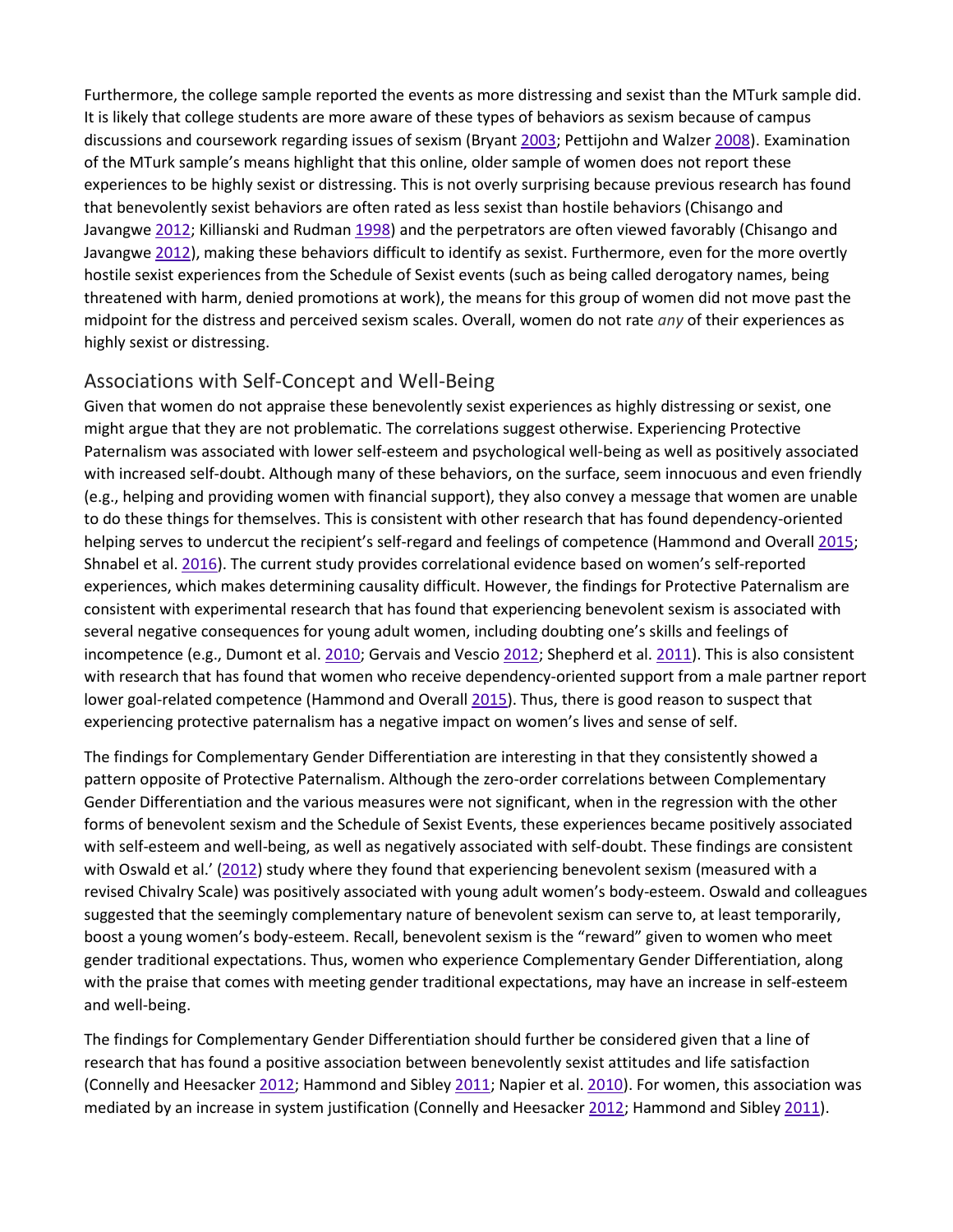Hammond and Sibley [\(2011,](https://link.springer.com/article/10.1007/s11199-018-0933-5#CR28) p. 339) noted that "...endorsing BS led women to be more satisfied with life *because benevolently sexist attitudes rationalise existing gender inequality*" (italics in the original).

In our second study, women's experiences with Complementary Gender Differentiation was positively associated with their deference to authority. That is, women who receive praise for their gender traditional traits were also more likely to be deferential to authority. In contrast, experiencing the more overtly sexist events was associated with decreased deference to authority. This is consistent with research that has found that exposing women to complementary stereotypes, like those on the scale, result in women justifying the status quo of gender-based inequality (Jost and Kay [2005\)](https://link.springer.com/article/10.1007/s11199-018-0933-5#CR34) whereas experiencing more hostile events is associated with challenging the status quo (Becker and Wright [2011\)](https://link.springer.com/article/10.1007/s11199-018-0933-5#CR7). We speculate that the Complementary Gender Differentiation component of benevolent sexism functions to placate women, reinforce deference to traditional authority figures, and justify the current gender status quo.

The third component of benevolent sexism is Heterosexual Intimacy. Heterosexual intimacy reflects the cultural expectation that although the woman is adored by her partner, she is simultaneously expected to place primary emphasis on fulfilling the partner's needs and play a gender traditional, submissive role in the relationship. The experiences on this subscale were perceived as least sexist and showed little association with self-doubt, psychological well-being, or deference to authority. It is possible that this component of sexism is most directly related to relationship-oriented attitudes and behaviors. Women who are in a romantic relationship report more experiences with Heterosexual Intimacy than did women who are not in a relationship. Furthermore, perception of the partner's benevolently sexist attitudes, but not hostile attitudes, was positively associated with Heterosexual Intimacy experiences. According to ambivalent sexism theory (Glick and Fiske [1996\)](https://link.springer.com/article/10.1007/s11199-018-0933-5#CR23), men are driven to form close relationships with women who will fill their intimacy and reproductive needs. Glick and Fiske [\(1996,](https://link.springer.com/article/10.1007/s11199-018-0933-5#CR23) p. 492) note that "…benevolent sexism may be used to compensate for, or legitimate, hostile sexism ('I am not exploiting women, I love, protect and provide for them')." Women who perceive their partner to endorse benevolent sexism beliefs report feeling more positive regard from their male partner and feel more security in their relationship, presumably because these men will provide them with the love and adoration associated with benevolent sexist beliefs (Hammond et al. [2016\)](https://link.springer.com/article/10.1007/s11199-018-0933-5#CR30). We speculate that it is specifically these Heterosexual Intimacy experiences that function to sustain the romantic relationship for women who have a partner they perceive as high in ambivalent sexism. Women may interpret men's engagement in these behaviors as indicators of love rather than sexism Barreto and Ellemers [2005\)](https://link.springer.com/article/10.1007/s11199-018-0933-5#CR4). Future research should further examine the role and function of Heterosexual Intimacy within the context of romantic relationships.

Importantly, it is necessary to remember that all three of the subscales of benevolent sexism are strongly, positively correlated. Although Complementary Gender Differentiation is positively associated with self-esteem and negatively with self-doubt, women are also experiencing other components of benevolent sexism that are negatively associated with self-esteem and positively with increased self-doubt. Furthermore, Complementary Gender Differentiation is associated with self-esteem and self-doubt only in the regressions when the other types of sexism are being controlled, not in the zero-order correlations. Thus, we suggest caution in interpreting any of these components of benevolent sexism and their associations with women's self-concept and well-being in a simplistic manner. Rather, the complexity of women's sexist experiences should be considered.

#### Future Research Directions

With the development of the present scale, future research can examine how *experiencing*benevolent sexism is associated with women's sense of self, life choices, and goals. Researchers should also look at the mediators and moderators of these associations. For example, does a woman's own endorsement of hostile and benevolently sexist attitudes moderate the relationship between sexist experiences and self-doubt and well-being? Shnabel et al. [\(2016\)](https://link.springer.com/article/10.1007/s11199-018-0933-5#CR60) found that women who endorsed benevolent sexism were more likely to seek out dependency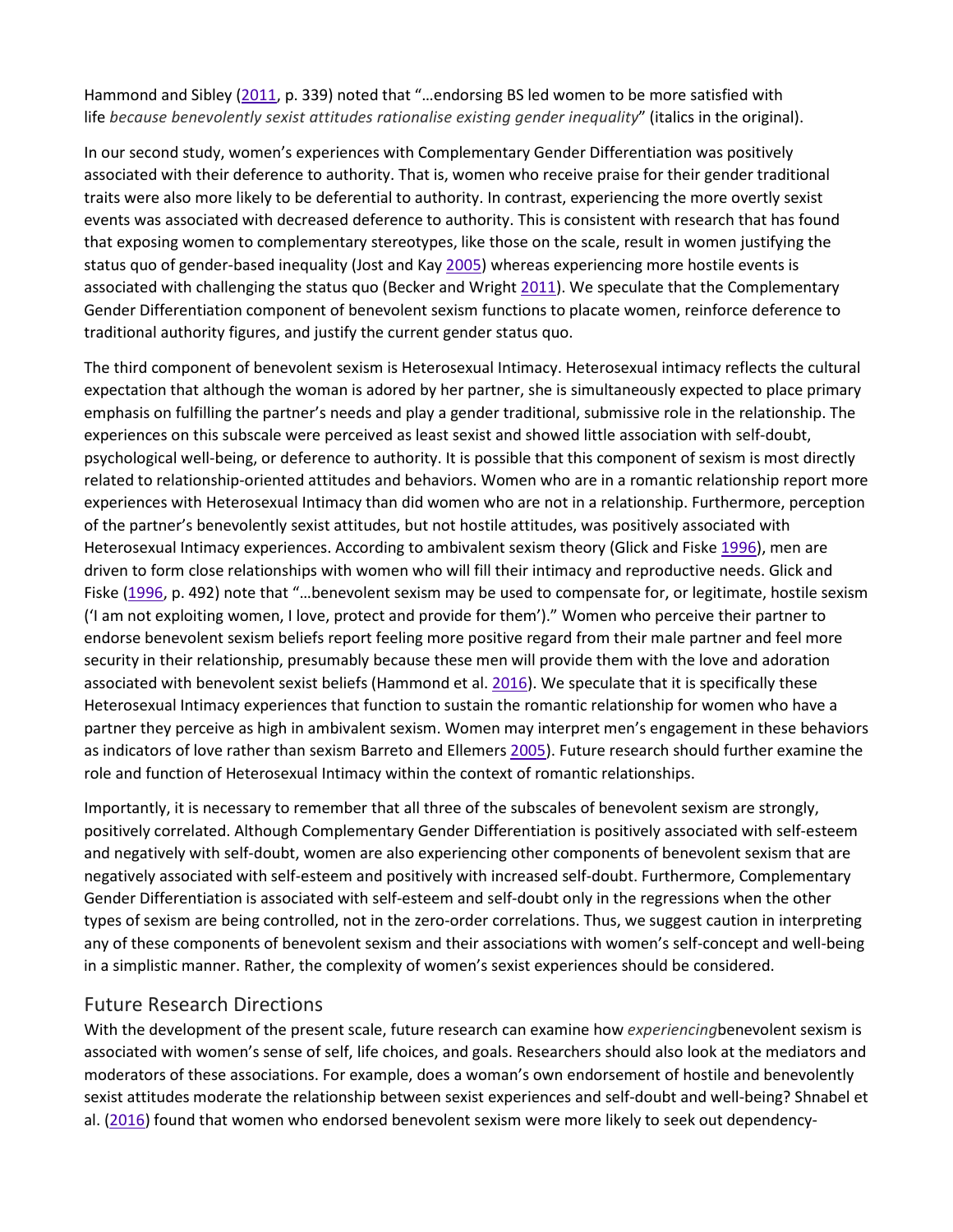oriented helping from male partners. This suggests that women's endorsement of benevolent sexist beliefs might influence how women interpret, perceive, and respond to their experiences with benevolent sexism. Likewise, when gender identity has been made salient, women are more likely to identify a partner's remarks as sexist and confront the partner (Wang and Dovidio [2017\)](https://link.springer.com/article/10.1007/s11199-018-0933-5#CR68). Thus, important individual differences might explain why some women identify these experiences as sexist whereas others might interpret the same behavior positively.

The role of benevolent sexism in the context of women's employment seems especially important to examine in future research. Experiencing Protective Paternalism at work seems especially problematic because feelings of self-doubt could play an important role in job performance. Furthermore, experiencing Complementary Gender Differentiation, such as people assuming a woman will sacrifice her career for her family, may undermine women's advancement in the workplace. Together, Complementary Gender Differentiation and Protective Paternalism might function to limit women being assigned to challenging tasks or advancement in position (see also King et al. [2012\)](https://link.springer.com/article/10.1007/s11199-018-0933-5#CR36). Future research should also explore if the effects of benevolent sexism depend on whether the employment context is traditionally feminine or masculine. For example, Hideg and Ferris [\(2016\)](https://link.springer.com/article/10.1007/s11199-018-0933-5#CR31) found that endorsement of benevolently sexist beliefs was positively associated with support for employment equity but only in traditionally feminine, not masculine, positions. Perhaps Complementary Gender Differentiation might increase women's feelings of competence in traditionally feminine fields but undermine confidence in traditionally masculine fields.

Researchers should use diverse methodologies to examine women's experiences with benevolently sexist events. Longitudinal studies would be useful to understand immediate and long-term impact of these experiences on women's well-being. Daily diary studies would be useful to understand the immediate reaction to benevolently sexist events. It would be interesting to examine if women's reports of distress and perceived sexism of the event are similar when reported immediately after the event, as compared to the recollection of an event that may have occurred sometime ago, as required in a survey study. Dyadic studies would be helpful for understanding how benevolent sexist behaviors function in the context of a romantic relationship.

#### Limitations

The samples in these two studies consisted largely of White women. Although the items were written in an attempt to be relevant to women of various social identities, additional research should examine how women of various social groups (as well as the intersection of various social identities) experience benevolent sexism. Issues around sexual orientation are in special need of attention. Ambivalent sexism theory argues that benevolent sexism is "rooted in long-standing heterosexual interdependence between women and men" (Lee et al. [2010,](https://link.springer.com/article/10.1007/s11199-018-0933-5#CR41) p. 398). Although the development of ambivalently sexist beliefs might stem from heterosexual relations and traditional gender relations, previous research has found that both men and women can hold ambivalently sexist beliefs, with men typically endorsing these beliefs to a greater extent than women (Glick and Fiske [1996\)](https://link.springer.com/article/10.1007/s11199-018-0933-5#CR23). However, previous research has largely ignored how sexual orientation might play a role in the development and expression of these attitudes, as well as the experiences of the targets. In Study 1 we found little difference between women who were classified as heterosexual and sexual minority for their experiences as the target of benevolent sexism; however, it is unclear how the women in those two categories self-identify their sexual orientation. Future research should further investigate experiences with benevolent sexism in a sample of sexual minority women.

A second consideration should be around the effect size found in the regressions. The regression models with Experience with Benevolent Sexism subscales and Schedule of Sexist Events total score as predictors were significant, but accounted for modest amounts of the total variance in the variables of interest ( $R^2$ s ranging from .03 to .23). Interestingly, the sexism variables accounted for more variance in deference to authority ( $R^2$  = .23)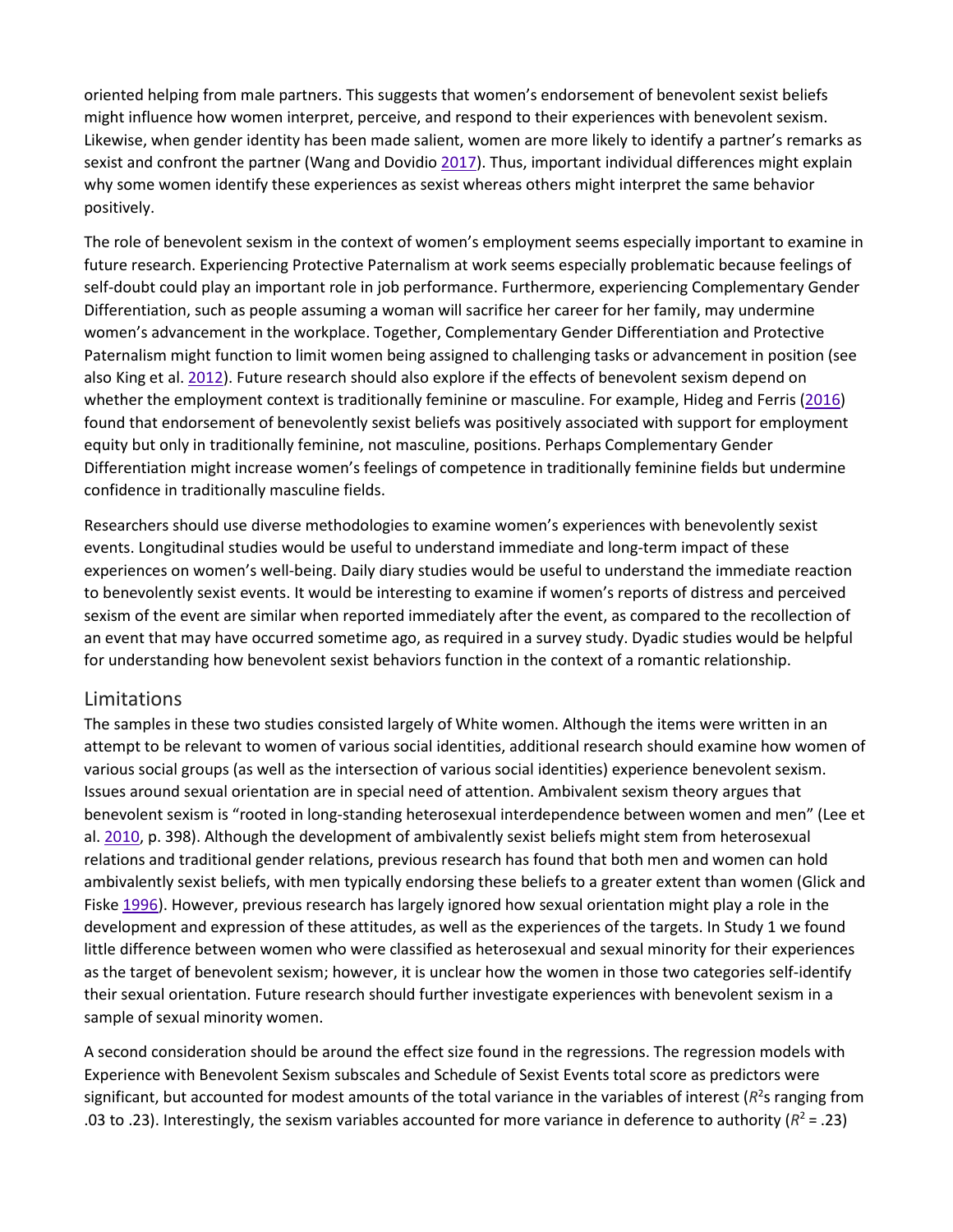than in self-esteem or self-doubt ( $R^2$ s ranging from .03 to .11), as well as psychological flourishing and well-being  $(R<sup>2</sup>s = .11)$ . Perhaps these sexist experiences might not influence how women feel about themselves globally, but rather how they feel they need to respond to, and interact with, other people.

#### Practice Implications

To date, a large body of research has examined how hostile and benevolently sexist attitudes correlate with a range of gender-related attitudes and beliefs. With the development of the Experiences with Benevolent Sexism scale, gender researchers can now similarly examine how women's experiences with benevolent sexism are related to various aspects of their lives, ranging from their interpersonal interactions, romantic relationships, academic choices, work experiences, and mental well-being. The current set of findings raise a host of fascinating questions for future research. We hope the development of this new scale encourages others to investigate these many future research questions of how experiences with benevolent sexism impact women's lives.

The current research also highlights that experiences with the different subcomponents of benevolent sexism have differential associations with other variables of interest. With few exceptions, research using the Ambivalent Sexism Inventory (Glick and Fiske [1996\)](https://link.springer.com/article/10.1007/s11199-018-0933-5#CR23) has created a total score to assess benevolent sexist attitudes rather than examine the three benevolent sexism subcomponents independently. However, the subcomponents of benevolent sexist attitudes might be important to examine as well. For example, in one study that did examine the benevolent sexism attitude subcomponents separately, the researchers found that the Complementary Gender Differentiation attitude sub-score was positively associated with endorsing rape myths, but Protective Paternalism attitude sub-score was negatively associated with rape myth endorsement (Chapleau et al. [2007\)](https://link.springer.com/article/10.1007/s11199-018-0933-5#CR13). Sexism researchers might want to further examine how the different subcomponents of benevolently sexist attitudes function rather than always using a total score.

Healthcare professionals and psychologists should be aware of the range of types of sexism to improve treatment for women who are experiencing sexism in their lives. Understanding the complex ways in which these experiences are related to women's mental health and life choices can be used to assist women's healthy development and facilitate their ability to identify and cope with sexism. In a daily diary study, Becker and Swim [\(2011\)](https://link.springer.com/article/10.1007/s11199-018-0933-5#CR6) found that having women pay attention to sexism in their personal life led to rejection of benevolent sexist beliefs and more negative evaluations of men who displayed benevolent sexism. This paradigm seems especially useful for helping women to recognize the impact of benevolent sexism in their lives. We ultimately hope that this line of research helps women to identify, understand, and cope with the various forms of sexism that they experience.

Finally, increased awareness of how sexist attitudes can be manifested in subtle behaviors, whether it be in interpersonal relationships or work situations, can result in greater gender equality. Men's attention to sexism also resulted in stronger rejection of sexist attitudes, if they were also encouraged to have emotional empathy for the target of sexism (Becker and Swim [2011\)](https://link.springer.com/article/10.1007/s11199-018-0933-5#CR6). Similarly, students who have taken classes that cover issues of gender and sexism report lower endorsement of sexist beliefs at the end of the semester (Pettijohn and Walzer [2008\)](https://link.springer.com/article/10.1007/s11199-018-0933-5#CR53). Perhaps with education and public awareness women will ultimately experience less sexism in their lives.

#### **Conclusion**

Women report frequent sexist experiences that range from overtly sexist to subtle benevolently sexist events (Klonoff and Landrine [1995;](https://link.springer.com/article/10.1007/s11199-018-0933-5#CR37) Swim et al. [2001\)](https://link.springer.com/article/10.1007/s11199-018-0933-5#CR62). Building on a large body of research that investigates ambivalently sexist attitudes (Glick and Fiske [1996\)](https://link.springer.com/article/10.1007/s11199-018-0933-5#CR23), and specifically the benevolent sexism subcomponent, the current studies validated a new measure of women's experiences with benevolent sexism. Our research fills an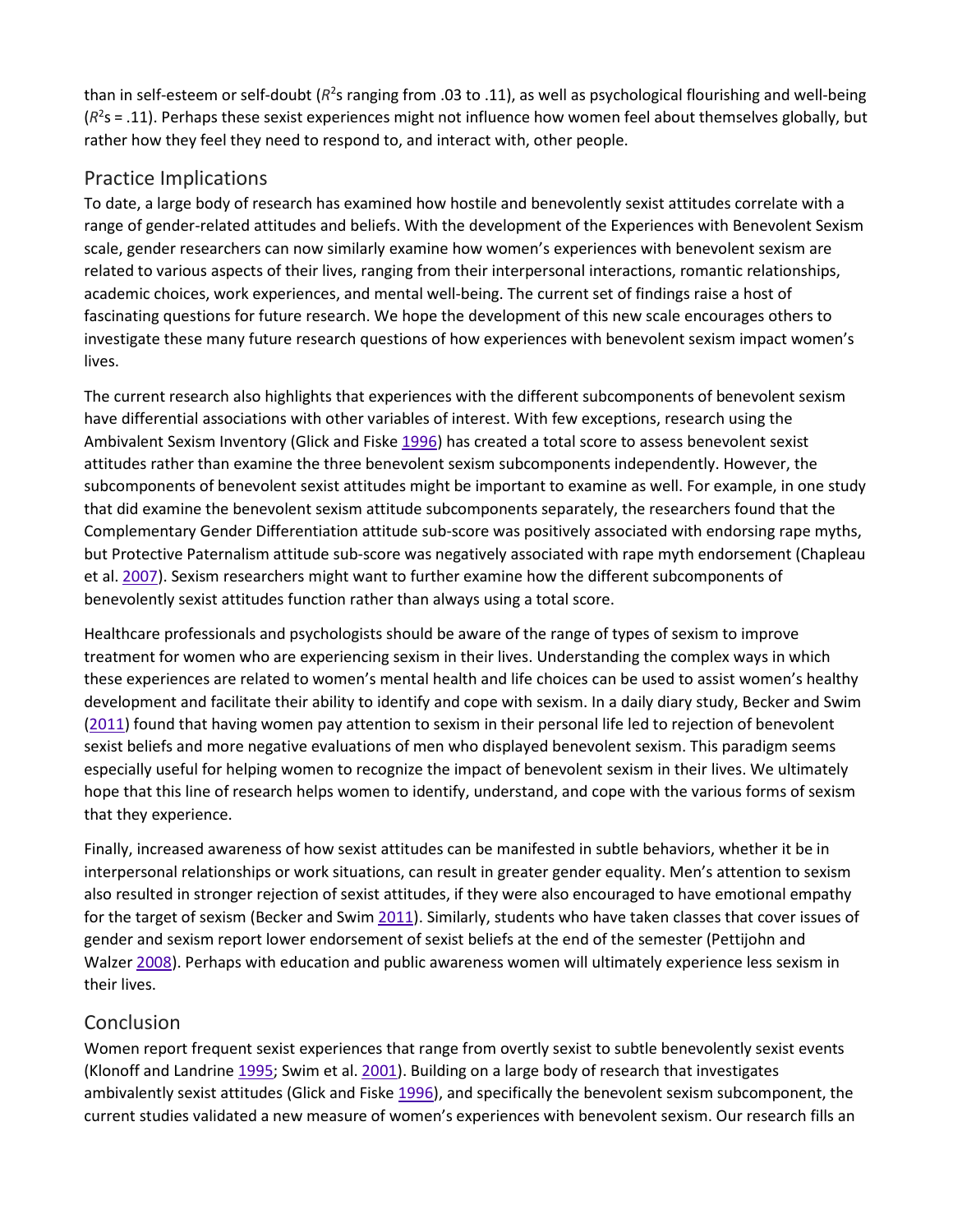important gap in the sexism literature by shifting the research question from examining sexist *attitudes* to focusing on women's *experiences* with sexist events. We find that women report having a number of sexist experiences that reflect protective paternalism, heterosexual intimacy, and complementary gender differentiation. These experiences are more frequent, but perceived as less sexist and distressing, than hostile sexist experiences. However, frequency of benevolent sexist experiences had interesting and complex associations with women's self-concept. The findings of the current studies support the use of this new measure and highlight numerous research questions regarding women's experiences with benevolent sexism. We hope this research inspires others to pursue this topic.

## **Notes**

#### Acknowledgements

The authors thank Steve Franzoi and Kristine Chapleau for their helpful comments on this manuscript and feedback on item development. Thank you to Brooke Magnus for her assistance with the confirmatory factor analysis.

#### Compliance with Ethical Standards

This study was approved by the institutional review board at Marquette University and conforms to the APA research ethics. All authors have read and approve of submitting the manuscript to *Sex Roles.* This manuscript has not been published, in any part, elsewhere. This manuscript has not received any grant funding.

## References

- 1. Abrams, D., Viki, G. T., Masser, B., & Bohner, G. (2003). Perceptions of stranger and acquaintance rape: The role of benevolent and hostile sexism in victim blame and rape proclivity. *Journal of Personality and Social Psychology, 84*(1), 111–125. [https://doi.org/10.1037/0022-3514.84.1.111.](https://doi.org/10.1037/0022-3514.84.1.111)
- 2. Arbuckle, J. L., & Wothke, W. (1999). *AMOS 4.0 User's guide*. Chicago IL: Small Waters Corporation.
- 3. Baalbaki, M., & Oswald, D. L. (2017, March). *College women write about sexism: What does it look like? Where does it happen? How do they respond?* Poster presented at the 2017 Association for Women in Psychology Meetings, Milwaukee, WI.
- 4. Barreto, M., & Ellemers, N. (2005). The burden of benevolent sexism: How it contributes to the maintenance of gender inequalities. *European Journal of Social Psychology, 35*, 633– 642. [https://doi.org/10.1002/ejsp.270.](https://doi.org/10.1002/ejsp.270)
- 5. Barreto, M., Ellemers, B., Piebinga, L., & Moya, M. (2010). How nice of us and how dumb of me: The effect of exposure to benevolent sexism on women's task and relational self-descriptions. *Sex Roles, 62*, 532– 544. [https://doi.org/10.1007/s11199-009-9699-0.](https://doi.org/10.1007/s11199-009-9699-0)
- 6. Becker, J. C., & Swim, J. K. (2011). Seeing the unseen: Attention to daily encounters with sexism as way to reduce sexist beliefs. *Psychology of Women Quarterly, 35*, 227– 242. [https://doi.org/10.1177/0361684310397509.](https://doi.org/10.1177/0361684310397509)
- 7. Becker, J. C., & Wright, S. C. (2011). Yet another dark side of chivalry: Benevolent sexism undermines and hostile sexism motivates collective action for social change. *Journal of Personality and Social Psychology, 101*, 62–77. [https://doi.org/10.1037/a0022615.](https://doi.org/10.1037/a0022615)
- 8. Becker, J. C., Glick, P., Ilic, M., & Bohner, G. (2011). Damned if she does, damned if she doesn't: Consequences of accepting versus confronting patronizing help for the female target and male actor. *European Journal of Social Psychology, 41*, 761–773. [https://doi.org/10.1002/ejsp.823.](https://doi.org/10.1002/ejsp.823)
- 9. Begany, J. J., & Milburn, M. A. (2002). Psychological predictors of sexual harassment: Authoritarianism, hostile sexism, and rape myths. *Psychology of Men & Masculinity, 3*, 119–126. [https://doi.org/10.1037/1524-](https://doi.org/10.1037/1524-9220.3.2.119) [9220.3.2.119.](https://doi.org/10.1037/1524-9220.3.2.119)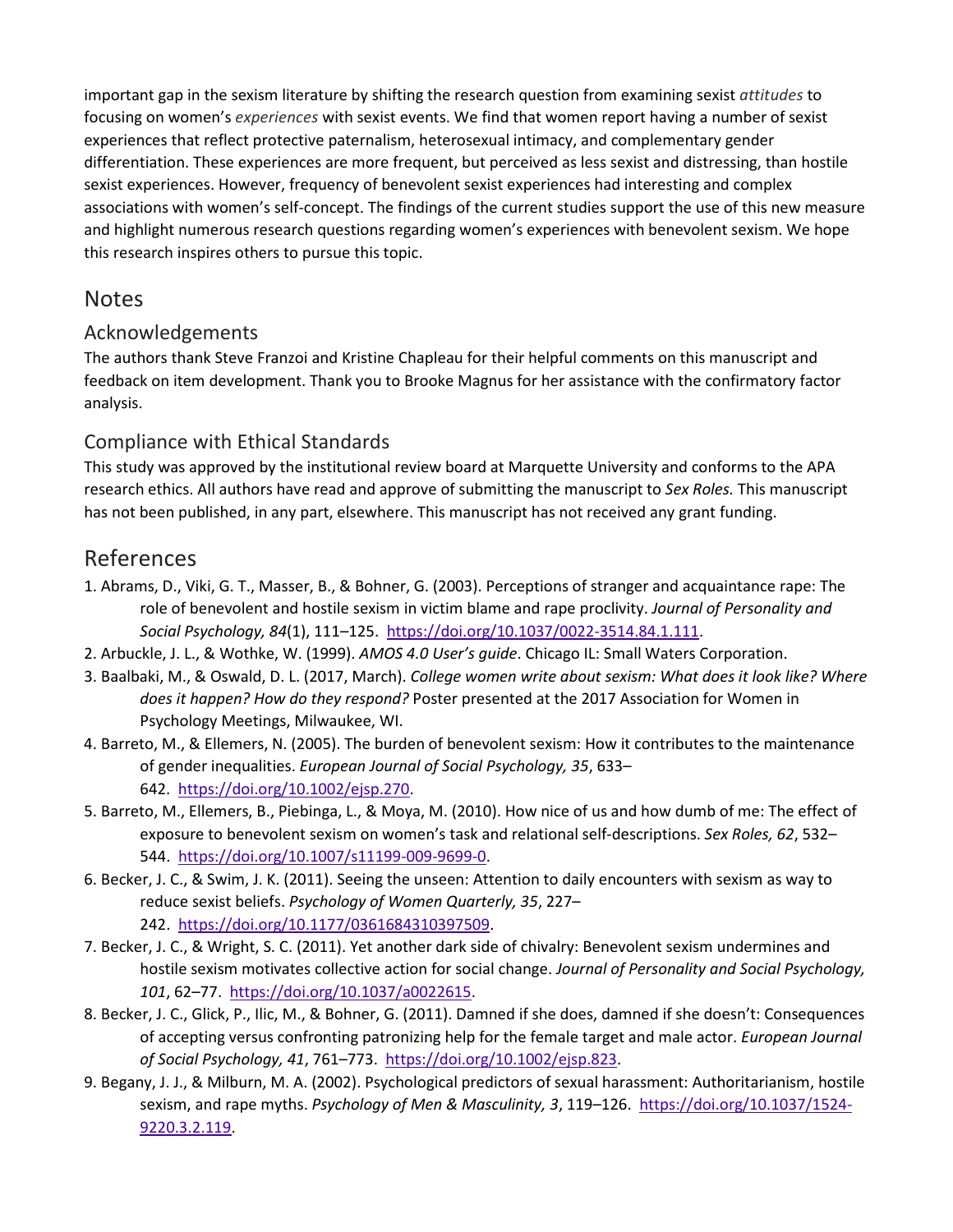- 10. Bosson, J. K., Pinel, E. C., & Vandello, J. A. (2010). The emotional impact of ambivalent sexism: Forecasts versus real experiences. *Sex Roles, 62*, 520–531. [https://doi.org/10.1007/s11199-009-9664-y.](https://doi.org/10.1007/s11199-009-9664-y)
- 11. Bryant, A. N. (2003). Changes in attitudes toward women's roles: Predicting gender-role traditionalism among college students. *Sex Roles, 48*, 131–142. [https://doi.org/10.1023/A:1022451205292.](https://doi.org/10.1023/A%3A1022451205292)
- 12. Buhrmester, M., Kwang, T., & Gosling, S. D. (2011). Amazon's Mechanical Turk a new source of inexpensive, yet high-quality, data? *Perspectives on Psychological Science, 6*(1), 3– 5. [https://doi.org/10.1177/1745691610393980.](https://doi.org/10.1177/1745691610393980)
- 13. Chapleau, K. M., Oswald, D. L., & Russell, B. L. (2007). How ambivalent sexism toward women and men support rape myth acceptance. *Sex Roles, 57*, 131–136. [https://doi.org/10.1007/s11199-007-9196-2.](https://doi.org/10.1007/s11199-007-9196-2)
- 14. Chisango, T., & Javangwe, G. (2012). Are people better at recognizing ambivalent sexism on the basis of nonstandard profiles than the standard ASI ones? *Sex Roles, 67*, 69–82. [https://doi.org/10.1007/s11199-](https://doi.org/10.1007/s11199-012-0146-2) [012-0146-2.](https://doi.org/10.1007/s11199-012-0146-2)
- 15. Connelly, K., & Heesacker, M. (2012). Why is benevolent sexism appealing? Associations with system justification and life satisfaction. *Psychology of Women Quarterly, 36*, 432– 443. [https://doi.org/10.1177/0361684312456369.](https://doi.org/10.1177/0361684312456369)
- 16. Cummins, R. A., Eckersley, R., Pallant, J., van Vugt, J., & Misajon, R. (2003). Developing a national index of subjective well-being: The Australian Unity Well-being Index. *Social Indicators Research, 64*, 159– 190. [https://doi.org/10.1023/A:1024704320683.](https://doi.org/10.1023/A%3A1024704320683)
- 17. Diener, E., Wirtz, D., Tov, W., Kim-Prieto, C., Choi, D., Oishi, S., & Biswas-Diener, R. (2010). New well-being measures: Short scales to assess flourishing and positive and negative feelings. *Social Indicators Research, 97*, 143–156. [https://doi.org/10.1007/sll205-009-9493-y.](https://doi.org/10.1007/sll205-009-9493-y)
- 18. Donnellan, M. B., Trzesniewski, K. H., & Robins, R. W. (2015). Measures of self-esteem. In G. J. Boyle, D. H. Saklofske, & G. Matthews (Eds.), *Personality and social psychological constructs* (pp. 131–157). London, UK: Academic Press.
- 19. Dumont, M., Sarlet, M., & Dardenne, B. (2010). Be too kind to a woman, she'll feel incompetent: Benevolent sexism shifts self-construal and autobiographical memories toward incompetence. *Sex Roles, 62*, 545– 553. [https://doi.org/10.1007/s11199-008-9582-4.](https://doi.org/10.1007/s11199-008-9582-4)
- 20. Farkas, T., & Leaper, C. (2016). Chivalry's double-edged sword: How girls' and boys' paternalistic attitudes relate to their possible family and work selves. *Sex Roles, 74*, 220–230. [https://doi.org/10.1007/s11199-](https://doi.org/10.1007/s11199-015-0556-z) [015-0556-z.](https://doi.org/10.1007/s11199-015-0556-z)
- 21. Ford, T. E., Boxer, C. F., Armstrong, J., & Edel, J. R. (2008). More than "just a joke": The prejudice-releasing function of sexist humor. *Personality and Social Psychology Bulletin, 34*, 159– 170. [https://doi.org/10.1177/0146167207310022.](https://doi.org/10.1177/0146167207310022)
- 22. Gervais, S. J., & Vescio, T. K. (2012). The effect of patronizing behaviour and control on men and women's performance in stereotypically masculine domains. *Sex Roles, 66*, 479– 491. [https://doi.org/10.1007/s11199-011-0115-1.](https://doi.org/10.1007/s11199-011-0115-1)
- 23. Glick, P., & Fiske, S. T. (1996). The ambivalent sexism inventory: Differentiating hostile and benevolent sexism. *Journal of Personality and Social Psychology, 70*, 491–512. [https://doi.org/10.1037/0022-](https://doi.org/10.1037/0022-3514.70.3.491) [3514.70.3.491.](https://doi.org/10.1037/0022-3514.70.3.491)
- 24. Glick, P., & Fiske, S. (1997). Hostile and benevolent sexism: Measuring ambivalent sexist attitudes toward women. *Psychology of Women Quarterly, 21*, 119–136. [https://doi.org/10.1111/j.1471-](https://doi.org/10.1111/j.1471-6402.1997.tb00104.x) [6402.1997.tb00104.x.](https://doi.org/10.1111/j.1471-6402.1997.tb00104.x)
- 25. Glick, P., & Fiske, S. T. (2001a). Ambivalent sexism. In M. P. Zanna (Ed.), *Advances in experimental social psychology* (pp. 115–188). San Francisco: Academic Press.
- 26. Glick, P., & Fiske, S. T. (2001b). An ambivalent alliance. Hostile and benevolent sexism as complementary justifications for gender inequality. *American Psychologist, 56*, 109–118. [https://doi.org/10.1037//0003-](https://doi.org/10.1037/0003-66X.56.2.109) [66X.56.2.109.](https://doi.org/10.1037/0003-66X.56.2.109)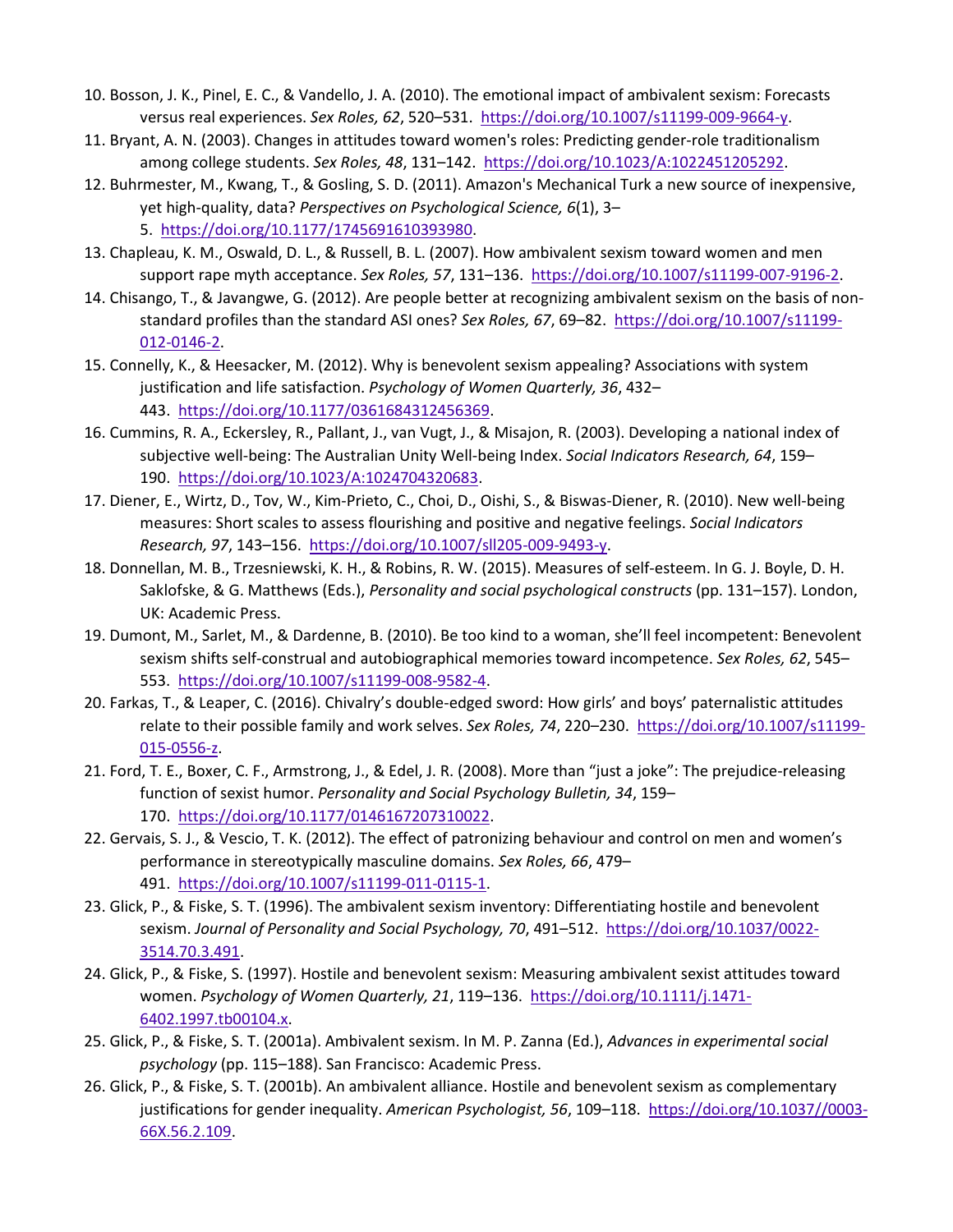- 27. Hammond, M. D., & Overall, N. C. (2015). Benevolent sexism and support of romantic partner's goals: Undermining women's competence while fulfilling men's intimacy needs. *Personality and Social Psychology, 41*, 1180–1194. [https://doi.org/10.1177/0146167215593492.](https://doi.org/10.1177/0146167215593492)
- 28. Hammond, M. D., & Sibley, C. G. (2011). Why are benevolent sexists happier? *Sex Roles, 65*, 332– 343. [https://doi.org/10.1007/s11199-011-0017-2.](https://doi.org/10.1007/s11199-011-0017-2)
- 29. Hammond, M. D., Sibley, C. G., & Overall, N. C. (2014). The allure of sexism: Psychological entitlement fosters women's endorsement of sexism over time. *Social Psychological and Personality Science, 5*, 422– 429. [https://doi.org/10.1177/1948550613506124.](https://doi.org/10.1177/1948550613506124)
- 30. Hammond, M. D., Overall, N. C., & Cross, E. J. (2016). Internalizing sexism within close relationships: Perceptions of intimate partner's benevolent sexism promote women's endorsement of benevolent sexism. *Journal of Personality and Social Psychology, 110*, 214– 238. [https://doi.org/10.1037/pspi0000043.](https://doi.org/10.1037/pspi0000043)
- 31. Hideg, I., & Ferris, D. L. (2016). The compassionate sexist? How benevolent sexism promotes and undermines gender equality in the workplace. *Journal of Personality and Social Psychology, 111*, 706– 727. [https://doi.org/10.1037/pspi0000072.](https://doi.org/10.1037/pspi0000072)
- 32. Hu, L., & Bentler, P. M. (1999). Cutoff criteria for fit indexes in covariance structure analysis: Conventional criteria versus new alternatives. *Structural Equation Modeling, 6*, 1– 55. [https://doi.org/10.1080/10705519909540118.](https://doi.org/10.1080/10705519909540118)
- 33. Jones, K., Stewart, K., King, E., Morgan, W. B., Gilrane, V., & Hylton, K. (2014). Negative consequence of benevolent sexism on efficacy and performance. *Gender in Management, 29*, 171– 189. <https://doi.org/10.1108/GM-07-2013-0086>
- 34. Jost, J. T., & Kay, A. C. (2005). Exposure to benevolent sexism and complementary gender stereotypes: Consequences for specific and diffuse forms of system justification. *Journal of Personality and Social Psychology, 88*, 498–509. [https://doi.org/10.1037/0022-3514.88.3.498.](https://doi.org/10.1037/0022-3514.88.3.498)
- 35. Killianski, S. E., & Rudman, L. A. (1998). Wanting it both ways: Do women approve of benevolent sexism? *Sex Roles, 39*, 333–352. [https://doi.org/10.1023/A:1018814924402.](https://doi.org/10.1023/A%3A1018814924402)
- 36. King, E. B., Botsford, W., Hebl, M. R., Kazama, S., Dawson, J. F., & Perkins, A. (2012). Benevolent sexism at work: Gender differences in the distribution of challenging developmental experiences. *Journal of Management, 38*, 1835–1866. [https://doi.org/10.1177/0149206310365902.](https://doi.org/10.1177/0149206310365902)
- 37. Klonoff, E. A., & Landrine, H. (1995). The Schedule of Sexist Events: A measure of lifetime and recent sexist discrimination in women's lives. *Psychology of Women Quarterly, 19*, 439– 472. [https://doi.org/10.1111/j.1471-6402.1995.tb00086.x.](https://doi.org/10.1111/j.1471-6402.1995.tb00086.x)
- 38. Klonoff, E. A., Landrine, H., & Campbell, R. (2000). Sexist discrimination may account for well-known gender differences in psychiatric symptoms. *Psychology of Women Quarterly, 24*, 93– 99. <https://doi.org/10.1111/j.1471-6402.2000.tb01025.x>
- 39. Landrine, H., & Klonoff, E. A. (1997). *Discrimination against women: Prevalence, consequences, remedies*. Thousand Oaks, CA: SAGE Publications.
- 40. Landrine, H., Klonoff, E. A., Gibbs, J., Manning, V., & Lund, M. (1995). Physical and psychiatric correlates of gender discrimination: An application of the Schedule of Sexist Events. *Psychology of Women Quarterly, 19*, 473–492. [https://doi.org/10.1111/j.1471-6402.1995.tb00087.x.](https://doi.org/10.1111/j.1471-6402.1995.tb00087.x)
- 41. Lee, T. L., Fiske, S. T., & Glick, P. (2010). Next gen ambivalent sexism: Converging correlates, causality in context, and converse causality, an introduction to the special issue. *Sex Roles, 62*, 395– 404. [https://doi.org/10.1007/s11199-010-9747-9.](https://doi.org/10.1007/s11199-010-9747-9)
- 42. LeMaire, K. L., Oswald, D. L., & Russell, B. L. (2016). Labeling sexual victimization experiences; The role of sexism, rape myth acceptance, and tolerance for sexual harassment. *Violence and Victims, 31*, 332– 346. [https://doi.org/10.1891/0886-6708.VV-D-13-00148.](https://doi.org/10.1891/0886-6708.VV-D-13-00148)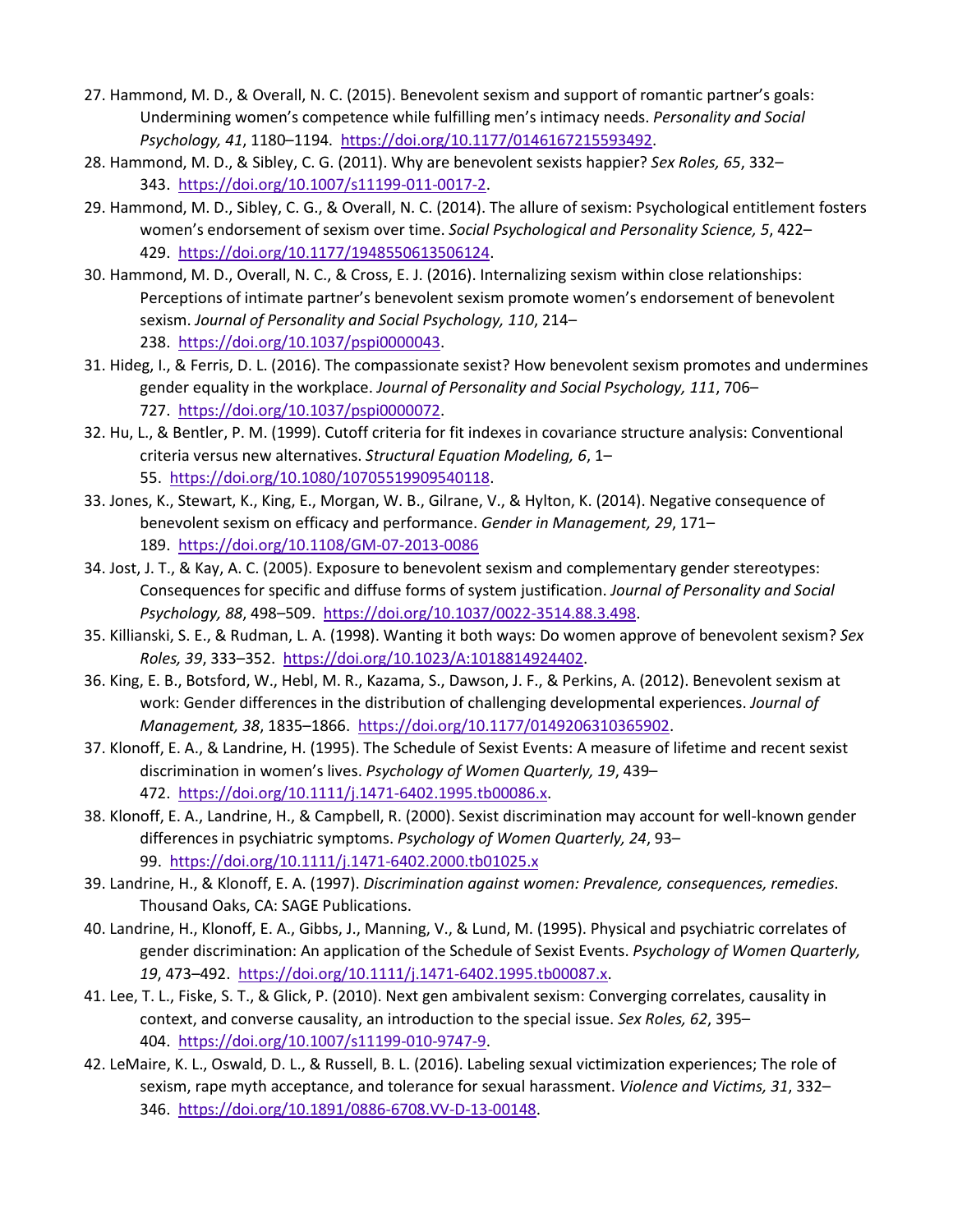- 43. Masser, B., & Abrams, D. (1999). Contemporary sexism: The relationships among hostility, benevolence and neosexism. *Psychology of Women Quarterly, 23*, 503–571. [https://doi.org/10.1111/j.1471-](https://doi.org/10.1111/j.1471-6402.1999.tb00378.x) [6402.1999.tb00378.x.](https://doi.org/10.1111/j.1471-6402.1999.tb00378.x)
- 44. Masser, B. M., & Abrams, D. (2004). Reinforcing the glass ceiling: The consequences of hostile sexism for female managerial candidates. *Sex Roles, 51*, 609–615. [https://doi.org/10.1007/s11199-004-5470-](https://doi.org/10.1007/s11199-004-5470-8) [8.CrossRef](https://doi.org/10.1007/s11199-004-5470-8)[Google Scholar](http://scholar.google.com/scholar_lookup?title=Reinforcing%20the%20glass%20ceiling%3A%20The%20consequences%20of%20hostile%20sexism%20for%20female%20managerial%20candidates&author=BM.%20Masser&author=D.%20Abrams&journal=Sex%20Roles&volume=51&pages=609-615&publication_year=2004&doi=10.1007%2Fs11199-004-5470-8)
- 45. Matteson, A. V., & Moradi, B. (2005). Examining the structure of the Schedule of Sexist Events: Replication and extension. *Psychology of Women Quarterly, 29*, 47–57. [https://doi.org/10.1111/j.0361-](https://doi.org/10.1111/j.0361-6843.2005.00167.x) [6843.2005.00167.x.](https://doi.org/10.1111/j.0361-6843.2005.00167.x)
- 46. McDonald, R., & Ho, M. R. (2002). Principles and practices in reporting structural equation analyses. *Psychological Methods, 7*, 64–82. [https://doi.org/10.1037//1082-989X.7.1.64.](https://doi.org/10.1037/1082-989X.7.1.64)
- 47. Mirels, H. L., Greblo, P., & Dean, J. B. (2002). Judgmental self-doubt: Beliefs about one's judgmental prowess. *Personality and Individual Differences, 33*, 741–758. [https://doi.org/10.1016/S0191-](https://doi.org/10.1016/S0191-8869(01)00189-1) [8869\(01\)00189-1.](https://doi.org/10.1016/S0191-8869(01)00189-1)
- 48. Moradi, B., & Subich, L. M. (2002). Perceived sexist events and feminist identity development attitudes: Links to women's psychological distress. *The Counseling Psychologist, 30*, 44– 65. [https://doi.org/10.1177/0011000002301003.](https://doi.org/10.1177/0011000002301003)
- 49. Moya, M., Glick, P., Exposito, F., de Lemus, S., & Hart, J. (2007). It's for your own good: Benevolent sexism and women's reactions to protectively justified restrictions. *Personality and Social Psychology Bulletin, 33*, 1421–1434. [https://doi.org/10.1177/0146167207304790.](https://doi.org/10.1177/0146167207304790)
- 50. Napier, J. L., Thorsisdottir, H., & Jost, J. T. (2010). The joy of sexism? A multinational investigation of hostile and benevolent justifications for gender inequality and their relations to subjective well-being. *Sex Roles, 62*, 405–419. [https://doi.org/10.1007/s11199-009-9712-7.](https://doi.org/10.1007/s11199-009-9712-7)
- 51. Oleson, K. C., Poehlmann, K. M., Yost, J. H., Lynch, M. E., & Arkin, R. M. (2000). Subjective overachievement: Individual differences in self-doubt and concern with performance. *Journal of Personality, 68*, 491– 542. [https://doi.org/10.1111/1467-6494.00104.](https://doi.org/10.1111/1467-6494.00104)
- 52. Oswald, D. L., Franzoi, S., & Frost, K. (2012). Experiencing sexism and young women's body esteem. *Journal of Social and Clinical Psychology, 31*, 1112–1137. [https://doi.org/10.1037/t00700-000.](https://doi.org/10.1037/t00700-000)
- 53. Pettijohn, T. F., & Walzer, A. S. (2008). Reducing racism, sexism, and homophobia in college students by completing a psychology of prejudice course. *College Student Journal, 42*, 459–468.
- 54. Rigby, K. (1987). An authority behavior inventory. *Journal of Personality Assessment, 51*, 615– 625. [https://doi.org/10.1207/s15327752jpa5104\\_14.](https://doi.org/10.1207/s15327752jpa5104_14)
- 55. Rosenberg, M. (1965). *Society and the adolescent self-image*. Princeton: Princeton University Press.
- 56. Rudman, L. A., & Glick, P. (2008). *The social psychology of gender*. New York: The Guilford Press.
- 57. Russell, B. L., & Trigg, K. Y. (2004). Tolerance of sexual harassment: An examination of gender differences, ambivalent sexism, social dominance, and gender roles. *Sex Roles, 50*, 565– 573. [https://doi.org/10.1023/B:SERS.0000023075.32252.fd.](https://doi.org/10.1023/B%3ASERS.0000023075.32252.fd)
- 58. Sakalli-Ugurlu, N., & Beydogan, B. (2002). Turkish college students' attitudes toward women managers: The effects of patriarchy, sexism, and gender differences. *The Journal of Psychology, 136*, 647– 656. [https://doi.org/10.1080/00223980209604825.](https://doi.org/10.1080/00223980209604825)
- 59. Shepherd, M., Erchull, M. J., Rosner, A., Taubenberger, L., Queen, E. F., & McKee, J. (2011). "I'll get that for you": The relationship between benevolent sexism and body self-perceptions. *Sex Roles, 64*, 1– 8. [https://doi.org/10.1007/s11199-010-9859-2.](https://doi.org/10.1007/s11199-010-9859-2)
- 60. Shnabel, N., Bar-Anan, Y., Kende, A., Bareket, O., & Lazar, Y. (2016). Help to perpetuate traditional gender roles: Benevolent sexism increases engagement in dependency-oriented cross-gender helping. *Journal of Personality and Social Psychology, 11*, 55–75. [https://doi.org/10.1037/pspi0000037.](https://doi.org/10.1037/pspi0000037)